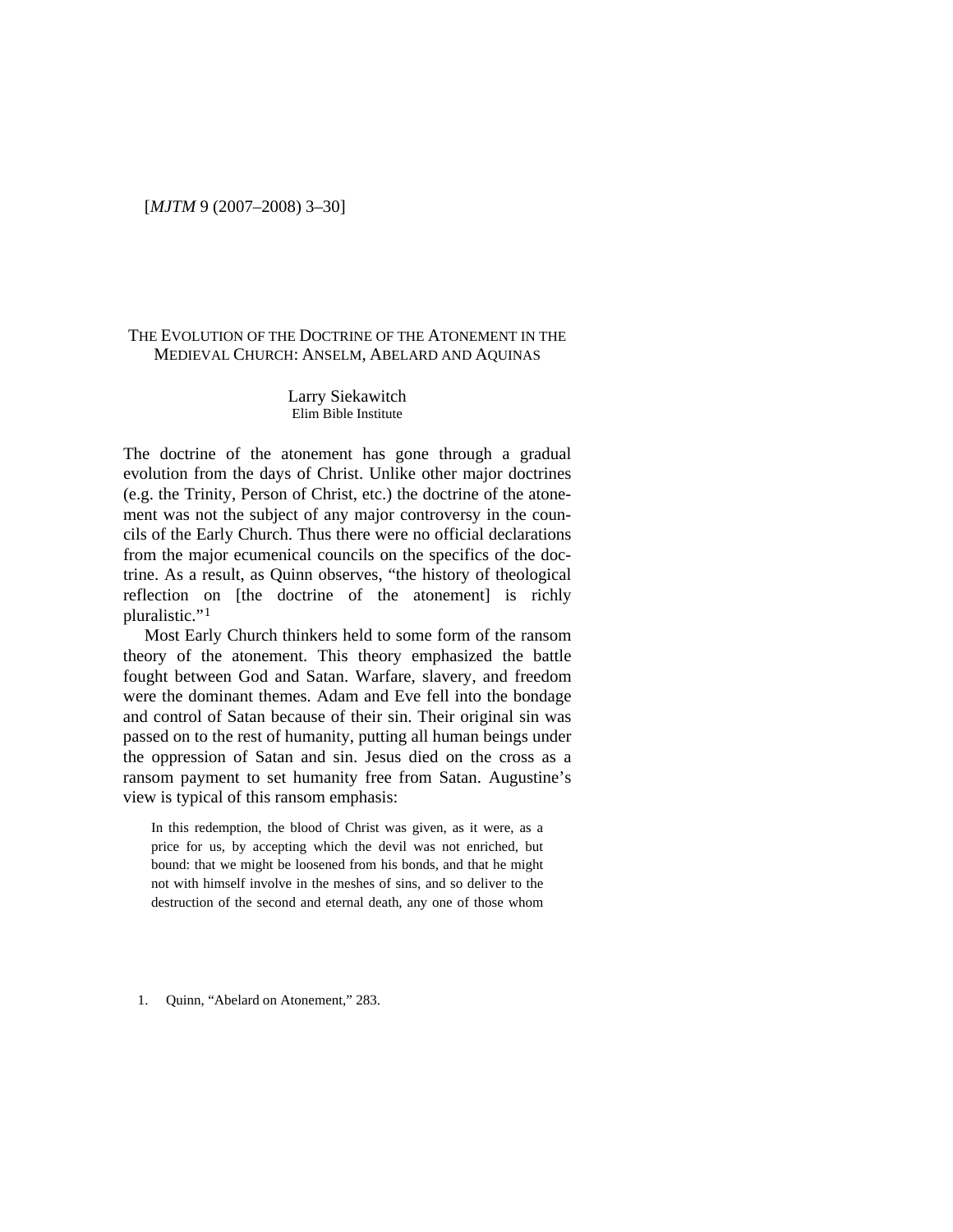Christ, free from all debt, had redeemed by pouring out His own blood unindebtedly.[2](#page-1-0)

Many suggested that Jesus paid this ransom to the devil, who rightfully held mankind in captivity. Some even went so far as to suggest that God tricked the devil with Christ's humanity, as a fisherman tricks a fish. Christ's humanity was the bait Satan fell for, not realizing the hook of Christ's divinity, which made it possible for humanity to be set free and impossible for Christ to stay dead. Pope Gregory the Great describes this idea around A.D. 600:

Matching deceit with deceit, Christ frees man by tricking the devil into overstepping his authority. Christ becomes a "fishhook": his humanity is the bait, his divinity the hook, and Leviathan [Satan] is snared. Because the devil is proud, he cannot understand Christ's humility and so believes he tempts and kills a mere man. But in inflicting a sinless man with death, the devil loses his rights over man from his "excess of presumption." Christ conquers the devil's kingdom of sin, liberating captives from the devil's tyranny. Order is reinstated when man returns to serve God, his true master.<sup>[3](#page-1-1)</sup>

The ransom theory was the dominant theory of the Church until Anselm of Canterbury (1033–1109) wrote *Cur Deus Homo*. Anselm expounded the satisfaction theory of the atonement. This theory taught that Christ died on the cross as a substitute to satisfy God's justice. Anselm appears to have single-handedly changed the focus of thinking about the atonement from the battle, slavery, and freedom motif to the legal image of justice. Throughout the Middle Ages after Anselm, the satisfaction theory became the prevailing theory with minor adjustments.

After Anselm, Peter Abelard (1079–1142) promoted the exemplary theory of the atonement, in which Christ died as the supreme example of God's love. The exemplary theory was immediately challenged and rejected as heresy by the Roman Catholic authorities. It appears that Anselm's theory had become so entrenched in Roman Catholicism in such a short period of

<span id="page-1-0"></span><sup>2.</sup> Augustine, "On the Trinity," 13.15.19.

<span id="page-1-1"></span><sup>3.</sup> As quoted in Olson, *Story of Christian Theology*, 323.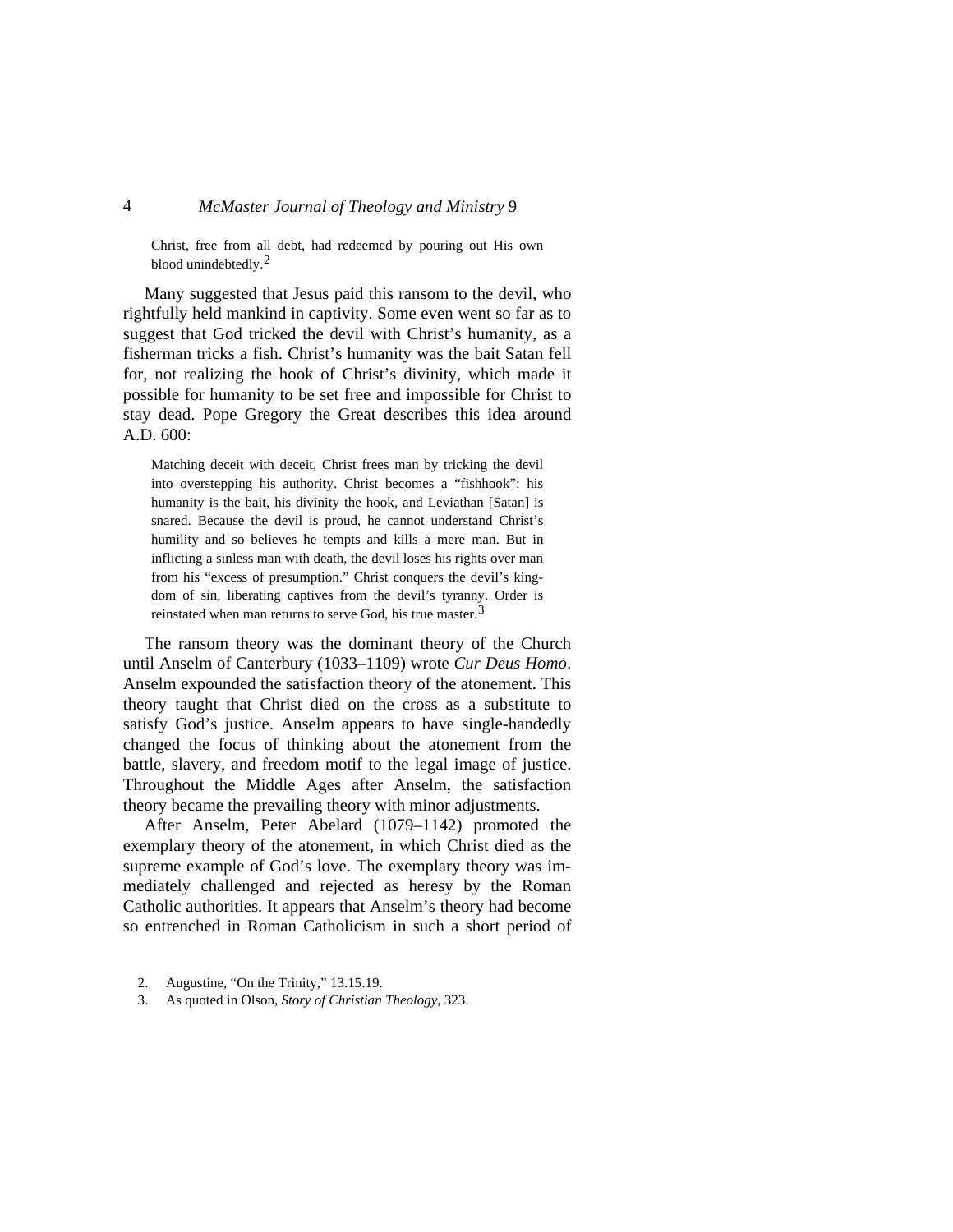time that any challenges were deemed anathema. Thomas Aquinas (1227–1274) combined the theories represented above in a more comprehensive account of the atonement, but the satisfaction theory overshadowed the ransom theory and his inclusion of the exemplary theory appears to be in a severely truncated version.

Anselm, Abelard and Aquinas have contributed greatly to the doctrine of the atonement. What were these contributions? Did their contemporaries (or future theologians) misunderstand them? How have these misunderstandings affected the history of the doctrine of the atonement? The thesis of this article is that we can see an evolution of belief rather than a rejection and substitution of belief. This is important because the idea that each person rejected the previously held understanding of the doctrine of the cross in favor of his own theory led to the "single theory" mindset which has had serious ramifications to this day. Gustaf Aulen argues for the ransom theory, liberals demand the moral influence theory, and conservatives promote the penal substitution theory as the only true understanding of what Christ did on the cross. However, if what we see is not a subtraction, but rather an evolution of the doctrine of the cross, we do not have to reject the competing theories unless they are unscriptural. If Anselm simply made minor corrections to the ransom theory, adding his satisfaction component to better understand the cross, and if Abelard maintained both the ransom theory and the satisfaction theory, but also made his unique contribution of moral influence, then we see an evolution of the doctrine rather than an adversarial competition. If these men are seen as enriching the doctrine rather than taking away from it, the modern liberal view, Aulen's *Christus Victor*, and any other single-theory position would be seen as truncating rather than liberating the theological enterprise. The evolution of the doctrine may not always yield good fruit, but if the concept of a multidimensional understanding of the doctrine of the cross can be found in the Bible, we will benefit from it by rejecting any single theory as being exclusive in favor of a rich, multifaceted understanding of the cross. An examination of Anselm, Abelard and Aquinas will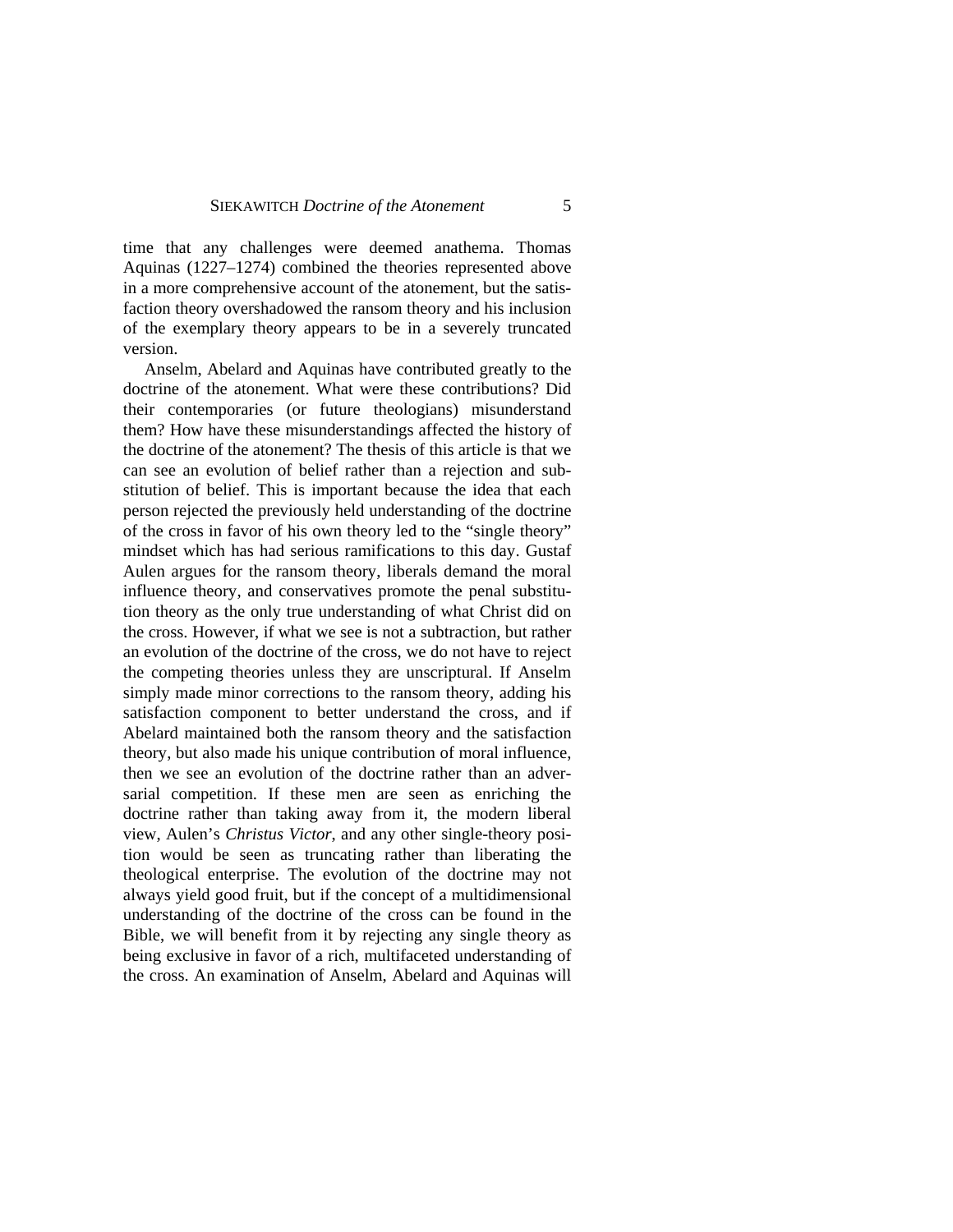help us to see if this evolutionary understanding of the doctrine of the atonement is true.

### *Anselm*

Anselm of Canterbury was the first of the great scholastic doctors. He is famous for his ontological argument for the existence of God. His greatest influence on Christianity comes from his satisfaction theory explained in his book *Cur Deus Homo* (*Why God Became Man*). In this treatise, he revised the ransom theory and added the idea of satisfaction in a formula based on the feudal system of his day. Anselm has been criticized for throwing out the ransom theory completely, $4$  adding the illogical and immoral view of satisfaction,<sup>[5](#page-3-1)</sup> and, with his feudal perspective of honor, relying more on contemporary life and logic than the Bible.[6](#page-3-2) Are these accusations legitimate?

Anselm did not throw out the ransom theory; he simply revised it. He agreed that humankind had sold itself into the slavery of the devil.[7](#page-3-3) He believed that people are rescued from the enemy through Christ's death. He even embraced Christ's death as a ransom payment for people's sins. But he did not agree with the elaborate illustrations of the ransom theory such as that of Augustine who saw the atonement as a mousetrap set to catch the devil.[8](#page-3-4) God did not owe the devil anything, because both the devil and humans belong to God. It was right for humans to be tormented by the devil, but it was not right for the devil to do it. God used the devil to punish people in their sin, but the devil had no rights over them. "For he [Satan] did not do it [punish people] by God's orders, but only with the permission of God's

<span id="page-3-0"></span>4. Aulen, *Christus Victor*, 84–92; McDonald, *Atonement*, 175. McDonald states, "The only agreement between Abelard and Anselm is that both are equally strong in repudiation of the ransom theory."

6. See Anselm, *Why God Became Man*, 44.

<span id="page-3-4"></span><span id="page-3-3"></span><span id="page-3-2"></span><span id="page-3-1"></span>7. Anselm used Scripture very sparsely, but from the content of his work, it is evident that he relied on several passages for his revised ransom theory including 1 John 5:18; Col 1:13–14; 2:15 and Matt 20:28.

8. Sykes, *Sacrifice and Redemption*, 130.

<sup>5.</sup> Rashdall, I*dea of Atonement*, 360.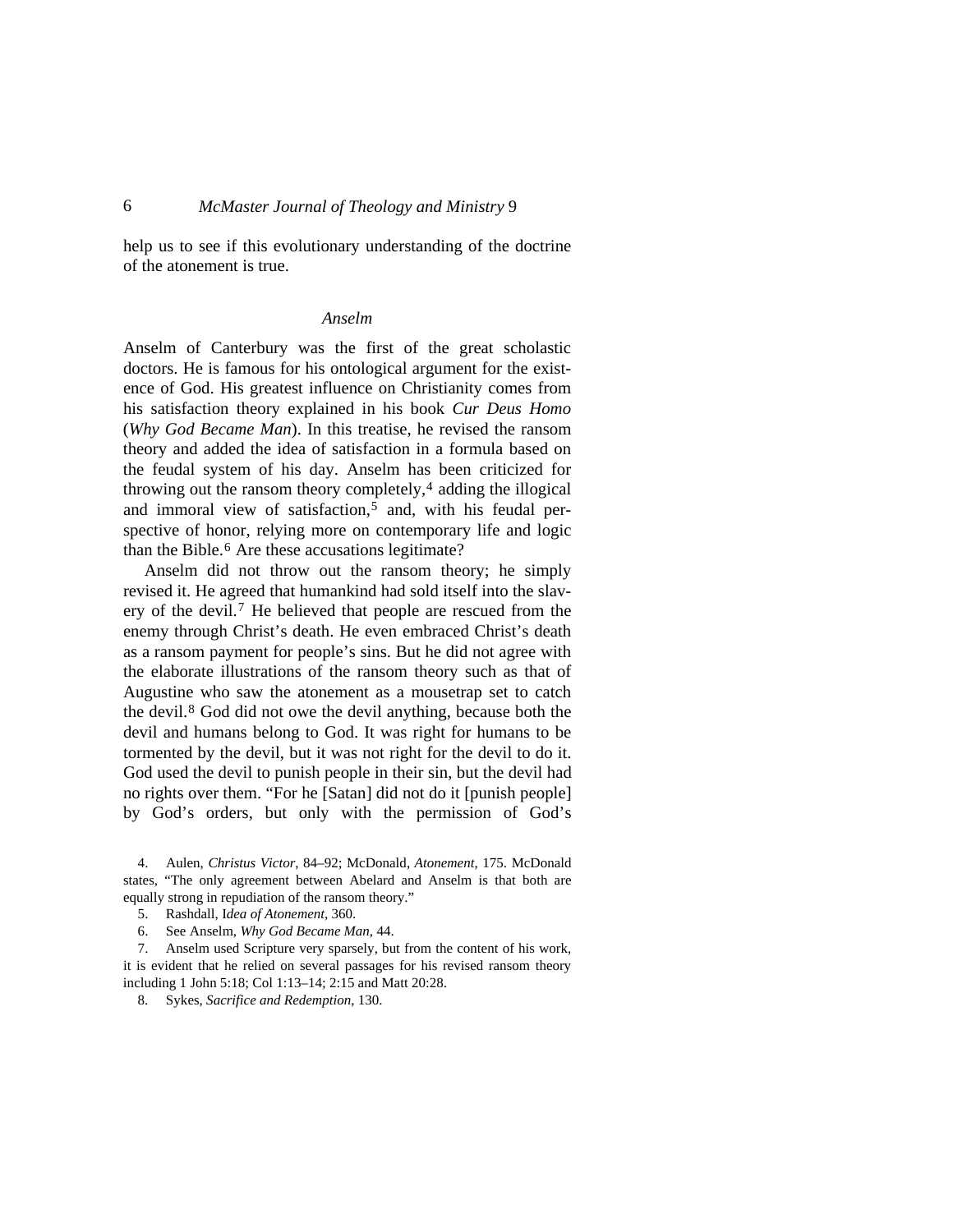incomprehensible wisdom, which orders even evil things for good."[9](#page-4-0) The ransom is not paid to the devil; it is paid to God.[10](#page-4-1) The ransom did overcome the devil and by this defeat, brought honor to God.<sup>[11](#page-4-2)</sup> Colossians 2:15 brings out this defeat of the demonic forces and honor given to God, achieved through the cross: "When he had disarmed the rulers and authorities, he made a public display of them, having triumphed over them through him."

Anselm's greatest contribution to the doctrine of the atonement and his chief emphasis in *Cur Deus Homo* was the idea of satisfaction. All of humanity owes God absolute obedience to his will. When people sin they dishonor God and so they must either be punished or give satisfaction for dishonoring God. Anything a person does is already owed to God and so that person is not able to pay the satisfaction due God. Anselm also said, "It is not enough for someone who violates another's honor to restore the honor, unless he makes some kind of restitution that will please him who was dishonored, according to the extent of the injury and dishonor."[12](#page-4-3) He says that the payment for the sins of the world would have to be "something greater than everything that exists, except God."[13](#page-4-4) The only possible satisfaction is God himself. But, "No one ought to make it except man; otherwise man does not make satisfaction."[14](#page-4-5) Only God can make the satisfaction and only humans should make the satisfaction, so Anselm shows the necessity of the God-man. Christ's death is so good it is "more loveable than sins are hateful,"[15](#page-4-6) and so is sufficient "for the sins of the whole world, and infinitely more."[16](#page-4-7) It would not be right for God to simply express mercy to the sinner without demanding satisfaction, because this would detract from his justice. With Christ's death on the cross God's justice is

- <span id="page-4-1"></span><span id="page-4-0"></span>9. Anselm, *Why God Became Man*, 108.
- 10. Anselm, *Why God Became Man*, 181.
- <span id="page-4-2"></span>11. Anselm, *Why God Became Man*, 161.
- <span id="page-4-3"></span>12. Anselm, *Why God Became Man*, 119.
- <span id="page-4-4"></span>13. Anselm, *Why God Became Man*, 150.
- <span id="page-4-5"></span>14. Anselm, *Why God Became Man*, 151.
- <span id="page-4-6"></span>15. Anselm, *Why God Became Man*, 164.
- <span id="page-4-7"></span>16. Anselm, *Why God Became Man*, 176.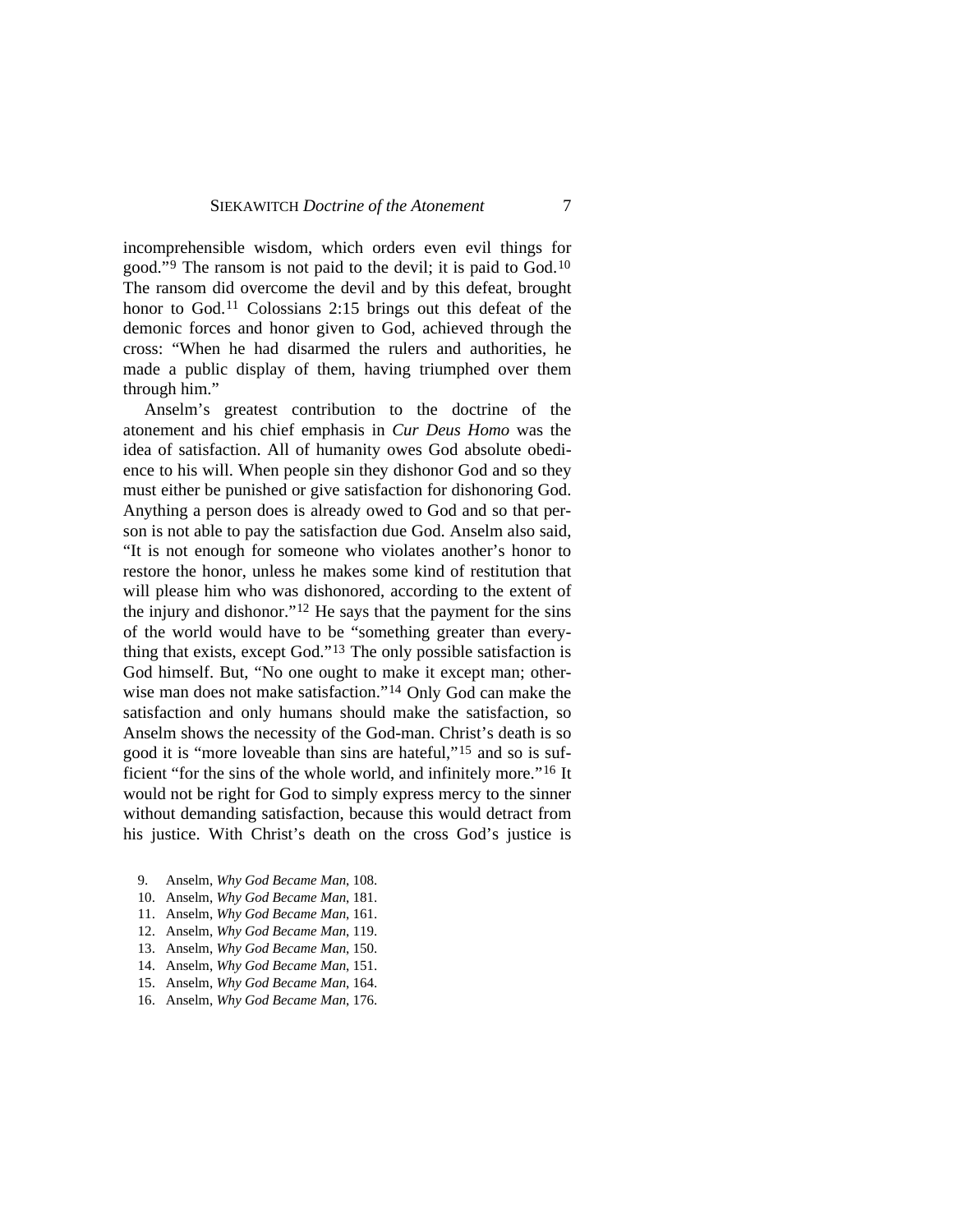satisfied, as Rom 3:26 says, "so that he would be just and the justifier of the one who has faith in Jesus."

Some have said that Anselm's satisfaction theory is illogical because he says it is necessary in the sense that it is the only way humanity could be forgiven.<sup>[17](#page-5-0)</sup> But if it is necessary, how could God be free? Later Aquinas and others would state that God could have saved humans another way if he had chosen to. Anselm answered this question. Christ was under no compulsion to die for humanity—he was perfectly free. "But because (as has been said) the world could not be saved in any other way, he stead-fastly determined to suffer death rather than leave the world unsaved."[18](#page-5-1) Anselm is correct. There is no need to conjecture other possible ways for salvation. The Bible gives no indication that any other way was possible, and in fact says in Heb 9:22, "Without shedding of blood there is no forgiveness."

Others have argued that the satisfaction theory "is based on an analogy with Germanic law and is colored by a feudal notion of honor that is not worthy of God."[19](#page-5-2) Colleran captures Anselm's idea of honor well:

This theory is built on the definition of sin as the refusal to render to God what is due to Him. What is due Him is honor, given by subjection of one's will to God's Will. A creature who sins refuses God His due, detracts from His honor and insults Him. There arises an obligation to restore the honor and to undo the insult, and that is *satisfaction*. [20](#page-5-3)

First, of all it must be asked, "Is there something wrong with making doctrine contemporary as long as it fits the categories of Scripture? Honor was something the people in eleventh century feudal England could relate to. The use of the idea of honor seemed to help them understand the atonement better. Second, the accusation that honor is not biblical must be challenged.

- <span id="page-5-2"></span>19. Cited in Hannah, "Anselm on the Doctrine of Atonement," 339.
- <span id="page-5-3"></span>20. Anselm, *Why God Became Man*, 44.

<span id="page-5-1"></span><span id="page-5-0"></span><sup>17.</sup> Oxenham, *Catholic Doctrine*, 173. He says, "But the statement of a *necessity* for the Incarnation is obviously inconsistent with making it also a free exhibition of love."

<sup>18.</sup> Anselm, *Why God Became Man*, 117.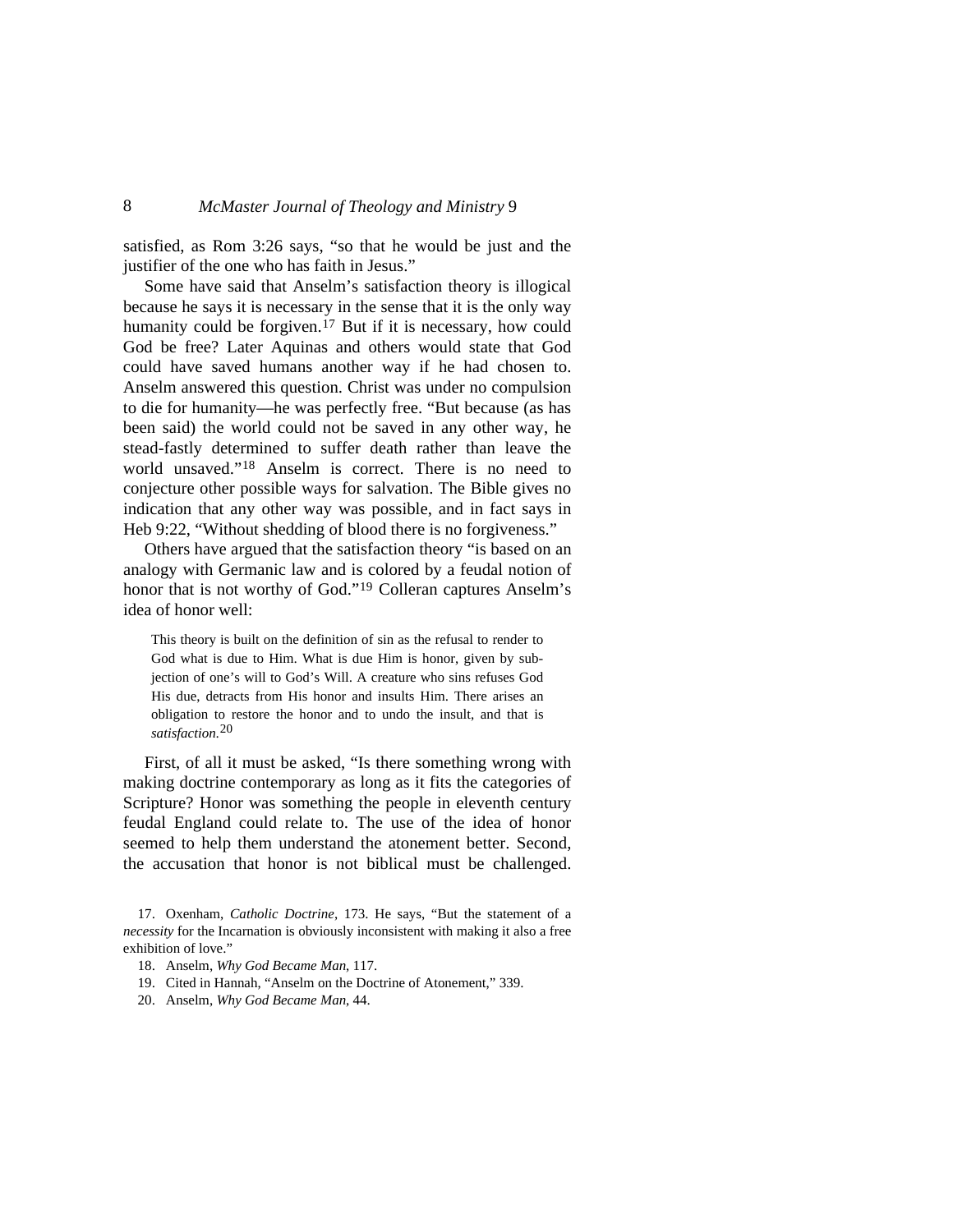Revelation 5:13 says, "And every created thing which is in heaven and on the earth and under the earth and on the sea, and all things in them, I heard saying, 'To him who sits on the throne, and to the Lamb, be blessing and honor and glory and dominion forever and ever.'" All of God's creation is called to give him honor and glory. Isaiah 43:7 says that the reason God created human beings was for his glory (see also 1 Pet 2:9). God's creation gives him glory and honor by praising him (Heb 13:15), loving him (Mark 12:28–33) and obeying him (Rom 12:2). Sin dishonors God (Rom 3:23) and demands punishment (Rom 6:23). Christ became men and women's substitute (a concept seen more clearly in Aquinas and pre-figured in the Old Testament sacrifices). So the argument that Anselm is too dependent on the culture of his day rather than the Bible is inaccurate.

It is true that Anselm uses very little Scripture and seems to be overly focused on the rational side of the atonement. However, this was his stated purpose: "For you prove that God was necessarily made man, in such a way that . . . you would satisfy not only Jews, but even pagans, by reason alone."[21](#page-6-0) And Anselm is not afraid to resort to mystery rather than forcing rational arguments where they do not fit: "Who, then, will dare even to imagine that human understanding is able to discern how wisely, how wonderfully, such an unsearchable deed [the incarnation] was done?"[22](#page-6-1)

Anselm's satisfaction theory was not fully satisfactory. The penal substitution of the reformers was not fully developed in Anselm. The doctrine of atonement was still in progress. The biggest deficiency in Anselm's theory of atonement was in his application; this shortage would plague theologians until Martin Luther. Anselm believed the benefits of the atonement only fully satisfied past sins. Once a Christian received the forgiveness provided for through the cross, he maintained his forgiveness for subsequent sins if he was "willing to make due satisfaction and

- <span id="page-6-0"></span>21. Anselm, *Why God Became Man*, 183.
- <span id="page-6-1"></span>22. Anselm, *Why God Became Man*, 167.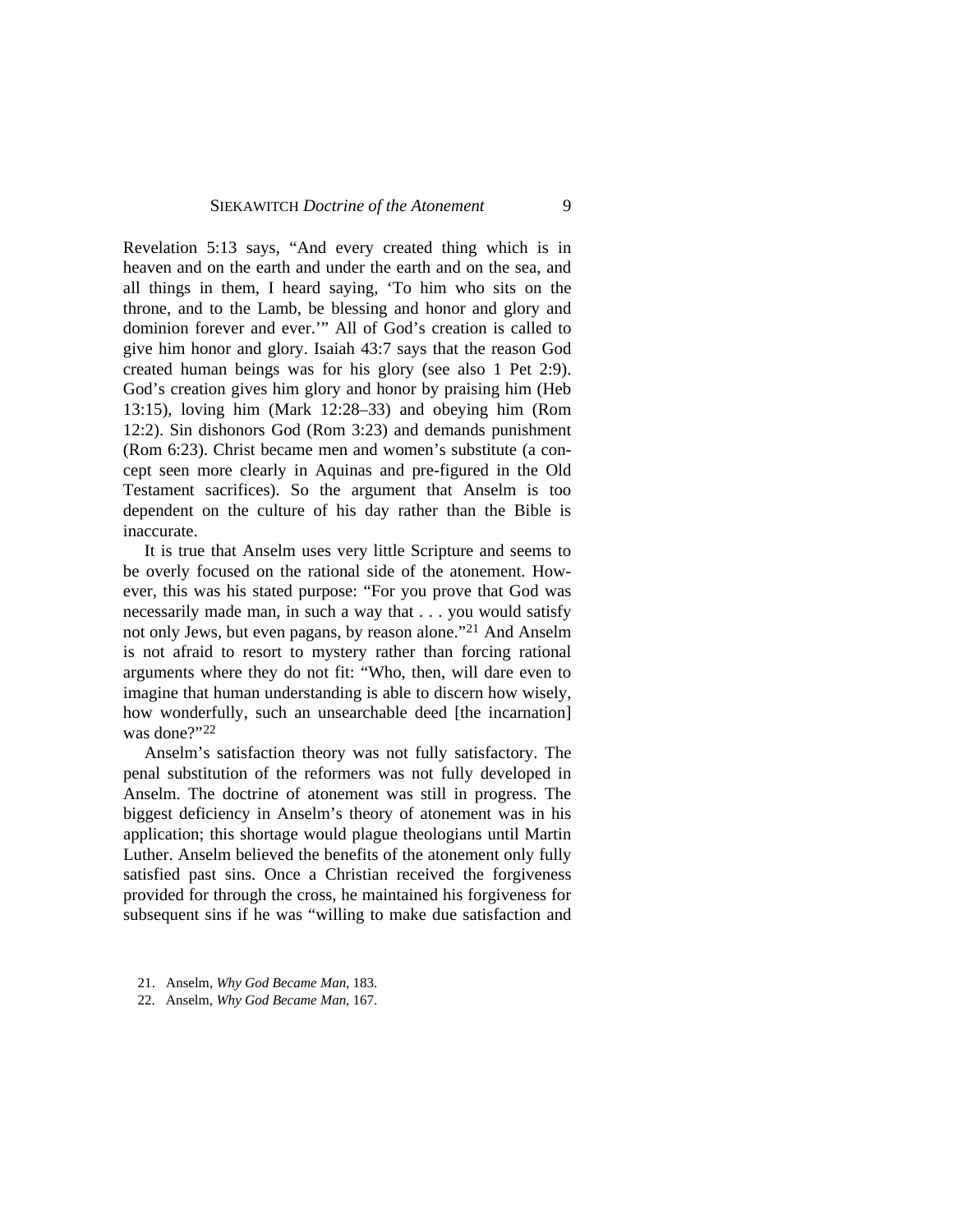then amend [his] conduct."[23](#page-7-0) The idea of a person making his or her own satisfaction through penance would be more fully developed in Aquinas, but even here hints of Pelagian influence can be seen. Anselm did not emphasize penance and at times seemed to contradict the idea of penance. He asked the fictitious Boso: "Tell me, then, what will you pay to God for your sin?" Boso replied with the standard understanding of works righteousness: "Repentance, a contrite and humble heart, fastings and all sorts of bodily labors, mercy in giving and forgiving, and obedience." But Anselm pointed out that people already owe these things to God and therefore they cannot be payment for one's debt of sin.[24](#page-7-1) He then explained the concept of satisfaction in the cross. How does this reply coincide with what Anselm said later about penance after baptism? Anselm was an original thinker but he was also a man of his times. There was a double sense of satisfaction, which only became more elaborate and entrenched in scholastic theology until the Reformers rescued the application of the doctrine of the atonement from the clutches of penance.

### *Abelard*

Peter Abelard was a unique figure in the twelfth century. More is known of Abelard's personal life than of any other figure in the Middle Ages because he wrote an autobiography (unusual for that time). He fell in love with a teenaged girl, Heloise, whom he tutored. She became pregnant, so they were married privately for the sake of the legitimacy of the child. Heloise's uncle hired some men to castrate Abelard. He left humiliated and became a monk, while Heloise became a nun. They wrote love letters to each other throughout their lives. Her poems are still published today and considered "classics of medieval love poetry."[25](#page-7-2) This excursion into the love life of Abelard might seem to be a digression, until one understands his doctrine of the atonement, which exalts God's love over his need for satisfaction.

- <span id="page-7-0"></span>23. Anselm, *Why God Became Man*, 167.
- <span id="page-7-1"></span>24. Anselm, *Why God Became Man*, 136.
- <span id="page-7-2"></span>25. Olson, *Story of Christian Theology*, 326.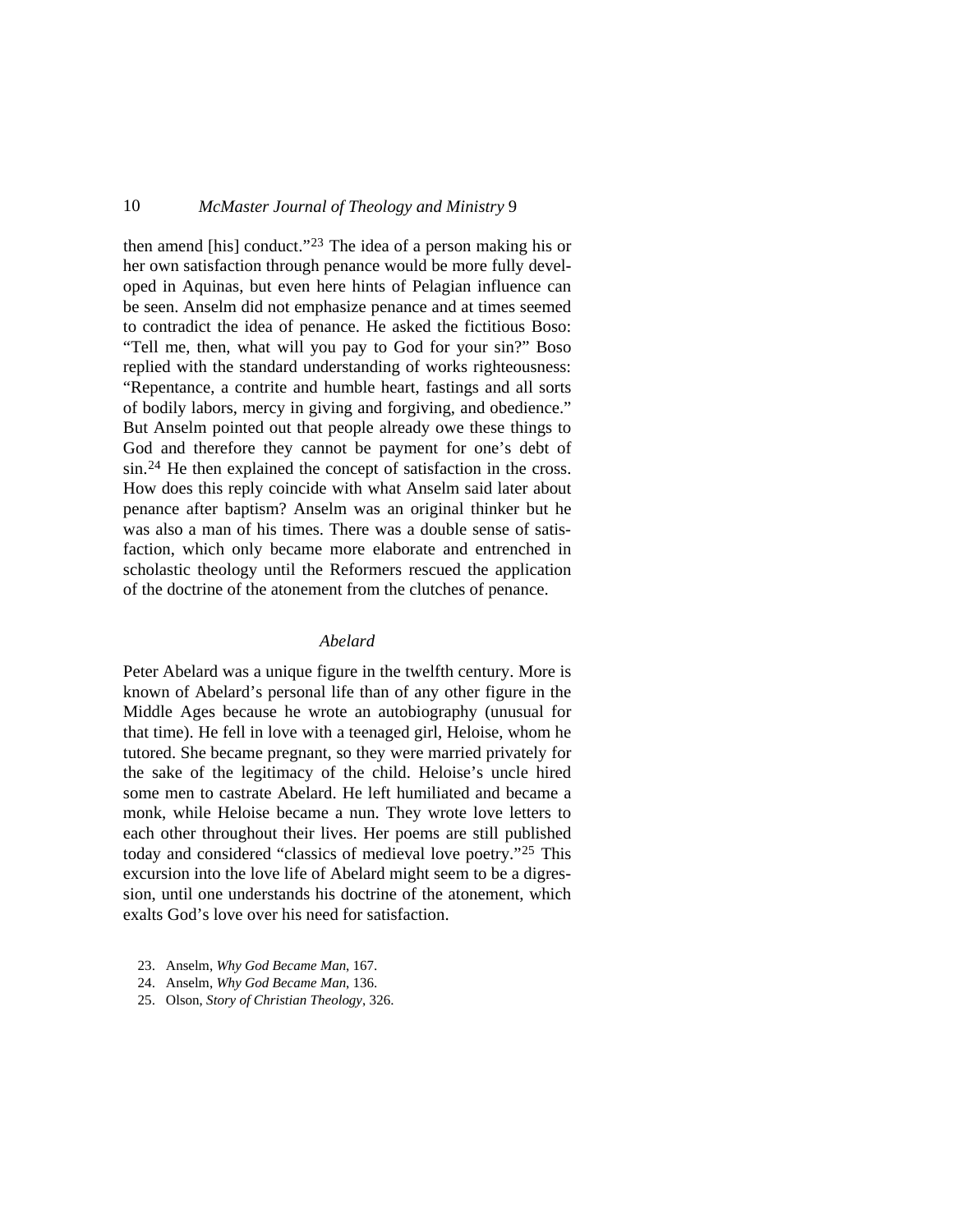#### SIEKAWITCH *Doctrine of the Atonement* 11

Olson and others have accused Abelard's view of the atonement of being subjective and a rejection of Anselm's satis-faction theory.<sup>[26](#page-8-0)</sup> It supposedly implies a denial of original sin.<sup>[27](#page-8-1)</sup> Richard Swineburne claims, "Abelard's exemplary theory of the atonement, that Christ's life and death work to remove our sins by inspiring us to do penance and good acts, contains no objecttive transaction."[28](#page-8-2) Both conservatives and liberals pit Abelard against Anselm. William G. T. Shedd stated, "To the theory of Anselm . . . stands in the very sharpest contrast the theory of Abelard."[29](#page-8-3)

Bernard of Clairvaux sent a letter to Pope Innocent III seeking Abelard's condemnation. He claimed that Abelard's view of the atonement made Christ's death a mere example of his love; its Pelagian tendencies denied original sin and "rendered Christ's atoning work unnecessary for our salvation."[30](#page-8-4) These accusations imply that Abelard taught that it is possible for people to make themselves worthy of salvation on their own. Pope Innocent III agreed with a synod of bishops in Paris who condemned Abelard and so issued an edict against him. Abelard went to appear before the Pope in hope of clearing himself of the condemnation, but he died en route. Was Abelard guilty of these charges? Was his view of the atonement purely subjective? Did he completely reject the ransom theory and satisfaction theory of the atonement? A thorough look at his commentary on Rom 3:19–27, where his most extensive writing on the doctrine of the atonement is found, will answer these questions.

<span id="page-8-0"></span>26. Gustafson, "Princell and the Waldenstromian View," 206, says, "Peter Abelard . . . reacted to this objective view [Anselmian] and, in contrast, proposed a subjective view of the atonement, emphasizing man's response to Christ."

<span id="page-8-1"></span>27. Dilling, "Atonement and Human Sacrifice," 31, accuses Abelard of holding a "Pelagian view of sin" which generated a theory "that enables man to help himself."

28. As quoted in Quinn, "Abelard on Atonement," 282.

<span id="page-8-4"></span><span id="page-8-3"></span><span id="page-8-2"></span>29. Shedd, *History of Christian Doctrine*, 2:154. He also said, "Abelard denies the doctrine of satisfaction" (2:155); Suggit, "Freedom to Be," 31–37.

30. Quinn, "Abelard on Atonement," 293.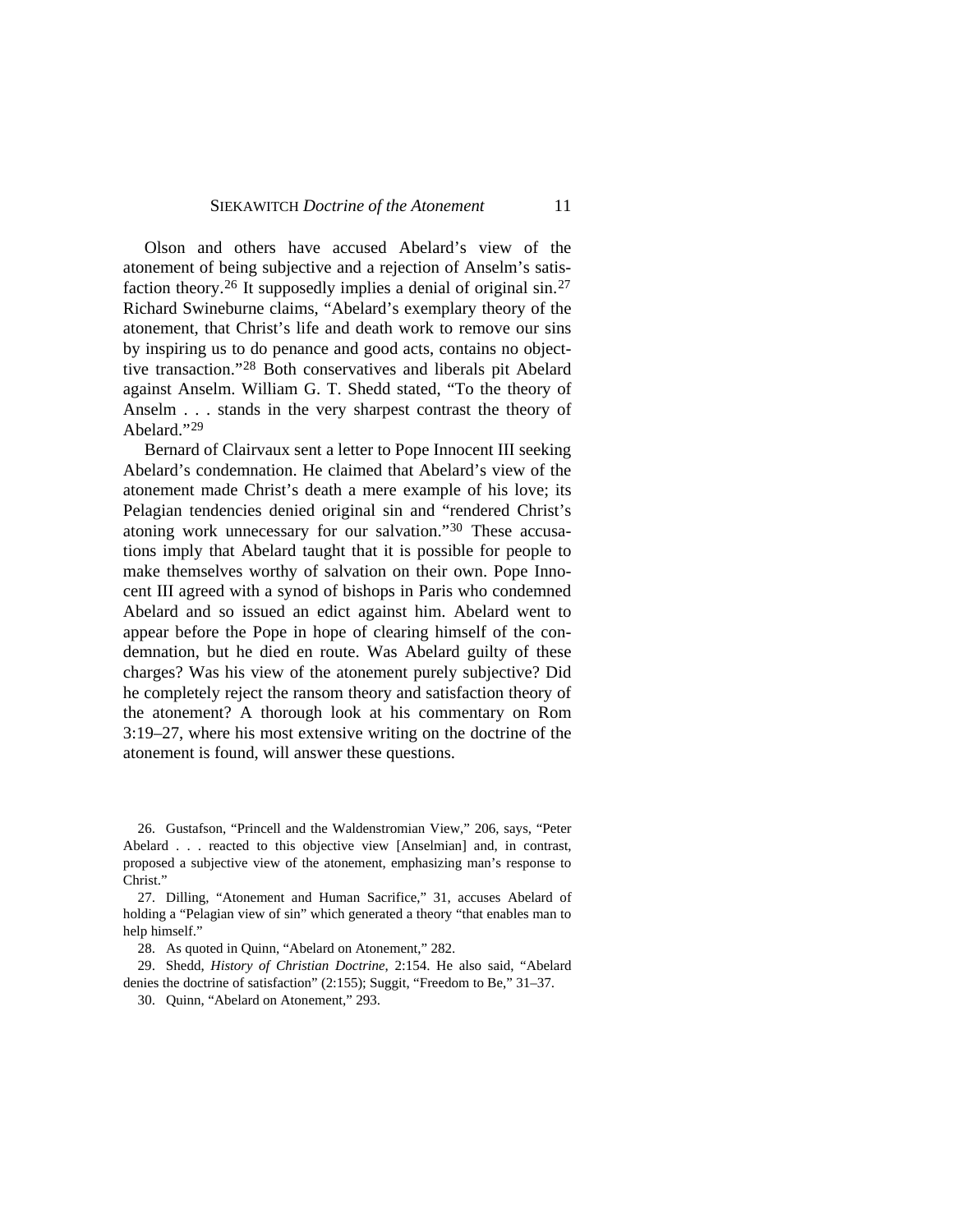Abelard began with scrupulous commentary on the passage in Romans. He showed how this text was written to refute the Jews who trusted in the law and external observances for their salvation. The law justifies no one. The law reveals sin and renders everyone completely without excuse. But Christ became a human being and suffered, demonstrating perfect love. Later Abelard would elaborate on this exemplary idea, but it is important to notice what he said immediately following his quotation of John 15:13. John 15:13 does commend a "moral theory" of the atonement, saying, "Greater love has no one than this, that one lay down his life for his friends." But Abelard then commented, "So we, through his grace, are joined to him as closely as to our neighbor by an indissoluble bond of affection . . . A righteousness, I say, imparted to all the faithful in the higher part of their being."[31](#page-9-0) Abelard seems to be advocating a union with Christ that takes place due to an impartation of righteousness. If this is what Abelard is referring to, then his view of the atonement must be seen as objective, rather than subjective. Atonement is something Christ accomplishes in the believer by his death. Alister McGrath concurs that the exemplary quality of Christ's death is merely a secondary consequence of redemption in Abelard's thought. He rejects Rashdall and others who have turned Abelard's theory into a subjective, moral theory alone. He states:

Abailard is an exemplarist if, and only if, it can be shown that he understands Christ to be our example, *through whose imitation we are redeemed*—whereas it is clear that he understands Christ to be our example in the sense that, *because we are redeemed by him*, we now wish to imitate him.[32](#page-9-1)

It appears that Abelard borrowed from the idea of mystical union in the Eastern Orthodox view of the atonement and combined it with the western satisfaction theory in an objective theory of the atonement. His theory cannot be accused of being

<sup>31.</sup> Abelard, "Exposition of Romans," 278.

<span id="page-9-1"></span><span id="page-9-0"></span><sup>32.</sup> McGrath, "Moral Theory," 209. Evangelicals also have wrongly accused Abelard of being entirely subjective. See Walters, "Atonement in Medieval Theology," 245.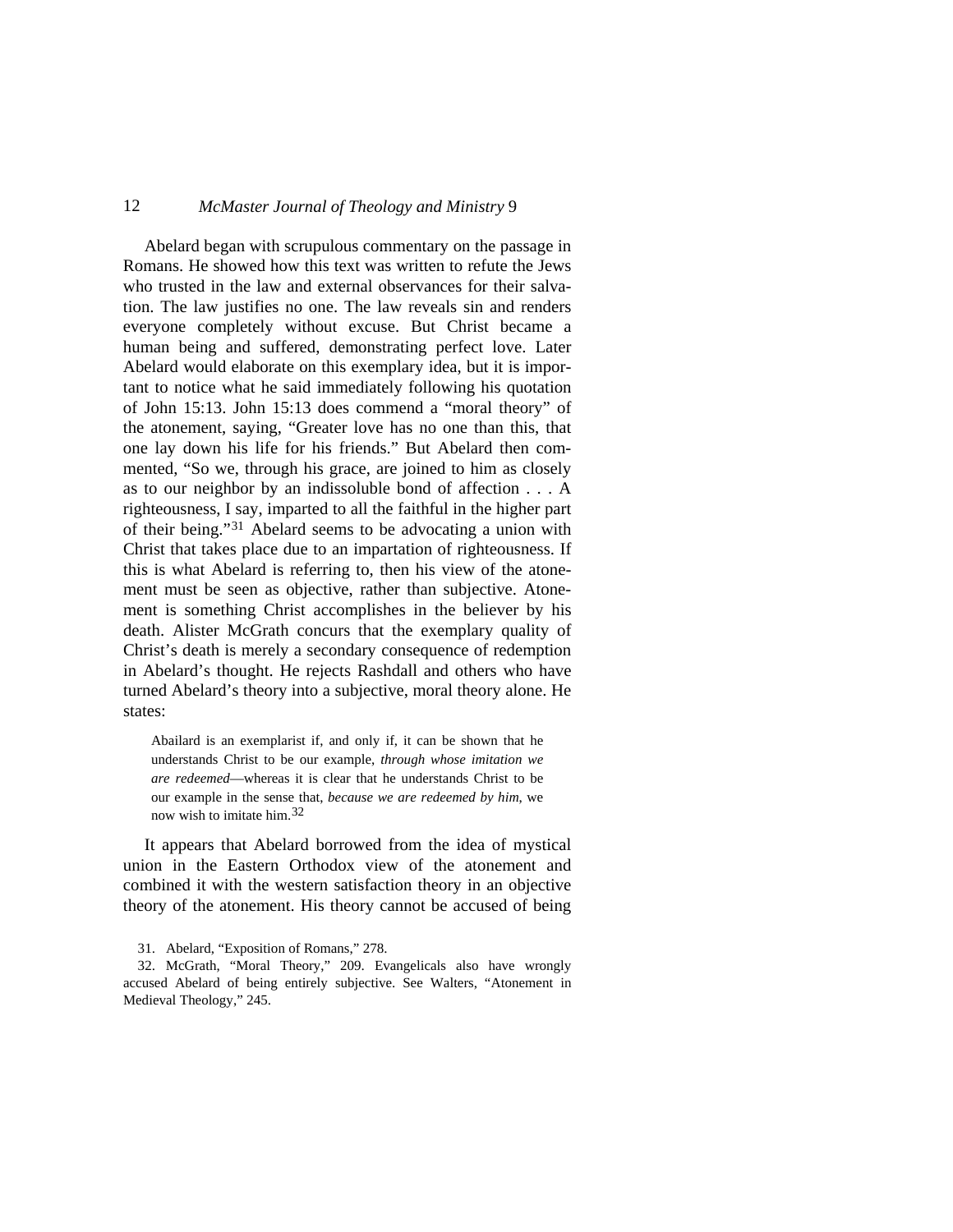subjective. There is a subjective element, which he discussed in the next section, but it is clearly objective in nature. In fact, though he stated the atonement is "impartially extended over all"<sup>[33](#page-10-0)</sup> he spoke of the elect being delivered from the torments of the devil.[34](#page-10-1) Quinn comments from this section that Abelard taught "Christ redeemed only the elect."[35](#page-10-2) If this is a reasonable interpretation of Abelard, then he was teaching the doctrine of definite atonement, which is certainly objective in nature.

Abelard did not entirely reject the legal aspects of the satisfaction theory. In his commentary he went on to describe that believers are justified freely, not based on their previous merit, but rather on God's grace—the God who first loved us. Only those who believe are propitiated or reconciled to God by the death of Christ. He was commenting on Rom 3:24–25a which states: "Being justified as a gift by his grace through the redemption which is in Christ Jesus; whom God displayed publicly as a propitiation in his blood through faith." For Abelard "in his blood" meant "by his death."<sup>[36](#page-10-3)</sup> Only then did he speak of God showing forth his love to us "to convince us how much we ought to love him who 'spared not even his own Son' for us."[37](#page-10-4) Abelard clearly did not reject the legal idea of justification; he simply kept it in the context of God's love.

It is helpful to know that the medieval understanding of justification did not separate it from sanctification. Anselm believed that righteousness was imparted rather than imputed to the believer, which both justified and sanctified him. Justification and sanctification were not divided until the Reformation. Martin Luther sought to hold justification as far away from sanctification as possible, though it is not true to say he had no doctrine of sanctification. John Calvin sought to keep justification and sanctification as close as possible without confusing the two. There is an evolution of the doctrine of salvation as well as

- <span id="page-10-0"></span>33. Abelard, "Exposition of Romans," 278.
- <span id="page-10-1"></span>34. Abelard, "Exposition of Romans," 280.
- <span id="page-10-2"></span>35. Quinn, "Abelard on Atonement," 285.
- <span id="page-10-3"></span>36. Abelard, "Exposition of Romans," 279.
- <span id="page-10-4"></span>37. Abelard, "Exposition of Romans," 279.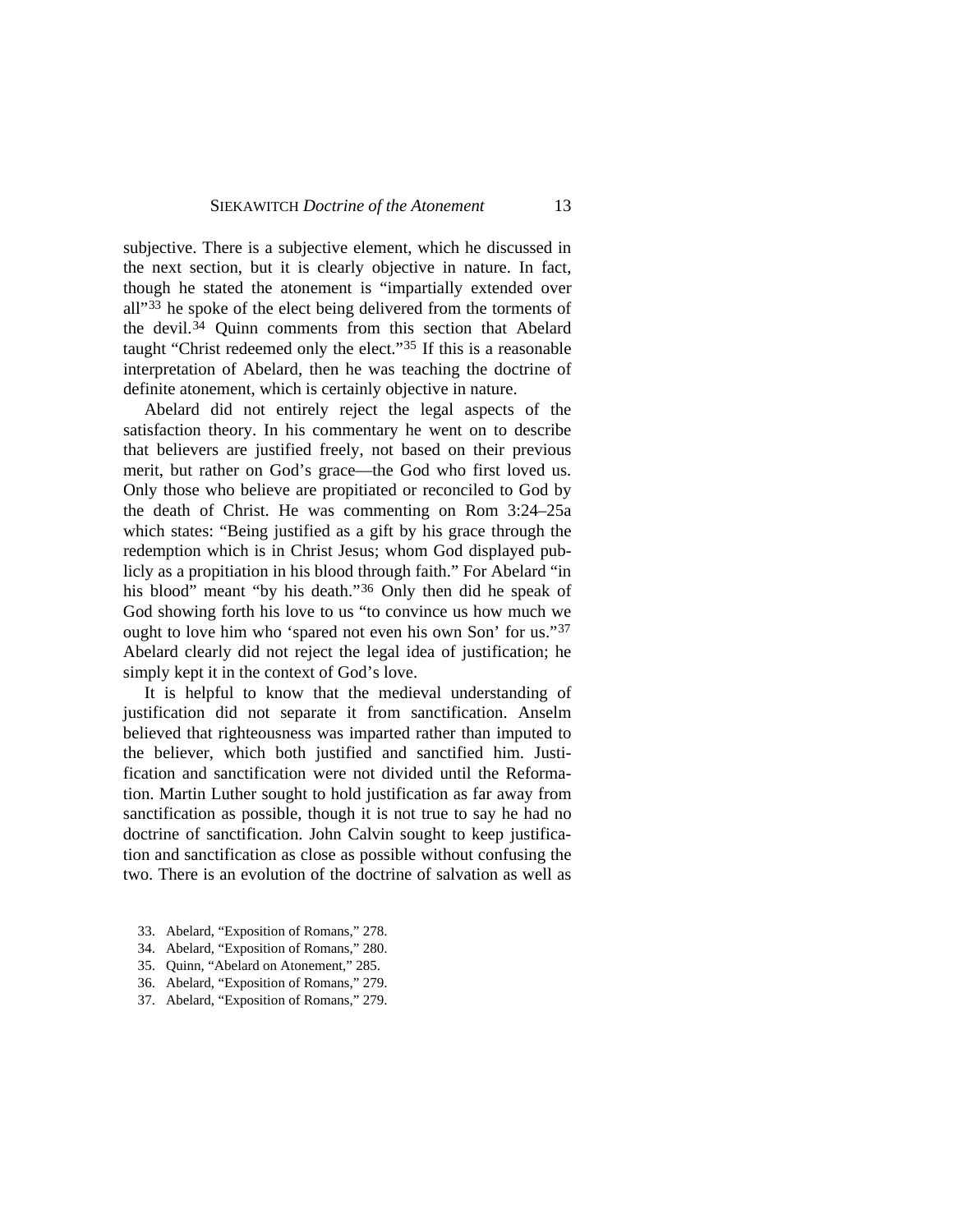the doctrine of the atonement. But Abelard seems to have made a major leap in his doctrine of the atonement.

After his comments on Rom 3:19–26, Abelard proposed a question, "If the Lord could forgive sin and set people free from the devil before the cross, why was the cross necessary?" In answering this question he first showed the deficiency of the ransom theory. He revealed by way of illustration that the devil did not acquire the right to hold humans in bondage. He said that if a slave (humankind) leaves his master, the master has every right to get the slave back. And if another slave (the devil) seduces the first slave (humankind) to leave his master, the seducer is more guilty than the seduced and certainly has gained no rights over the slave from the master. He suggests that God gave permission or assigned the devil to torment the human race. Notice Abelard did not reject the ransom theory wholesale.[38](#page-11-0) He simply took away the illogical and unbiblical notions. There was a ransom, but the price was paid to God, not the devil.[39](#page-11-1) D. E. Luscombe points out that in Abelard's commentaries on Ephesians and 1 Corinthians the elect are liberated from captivity under the devil through Christ's battle with the devil. He quotes Abelard saying, *at vero miserum est, imo miserrimum, creatorem suum relinquere et diabolo servire. A qua servitute sive captivitate nos Christus liberavit*.[40](#page-11-2) He adjusted the ransom theory, but did not in any way reject it.

After his reconstruction of the ransom theory, Abelard asked why the passion was necessary since God had already remitted sins in the past. Abelard used the Virgin Mary (he did not hold to the immaculate conception of Mary) and Mary Magdalene as examples. Why was it necessary that the Son of God "should take upon him our flesh and endure such numerous fastings, insults, scourgings and spittings, and finally that most bitter and

<span id="page-11-0"></span>38. Contra Shedd, *History of Christian Doctrine*, 2:155; Walters "Atonement in Medieval Theology," 240.

39. Abelard, "Exposition of Romans," 283.

<span id="page-11-2"></span><span id="page-11-1"></span>40. As quoted in Luscombe, S*chool of Peter Abelard*, 149. A translation of the Latin would be "While in truth he is poor, indeed wretched, to abandon his creator and to serve the devil, from which slavery or captivity Christ has freed us."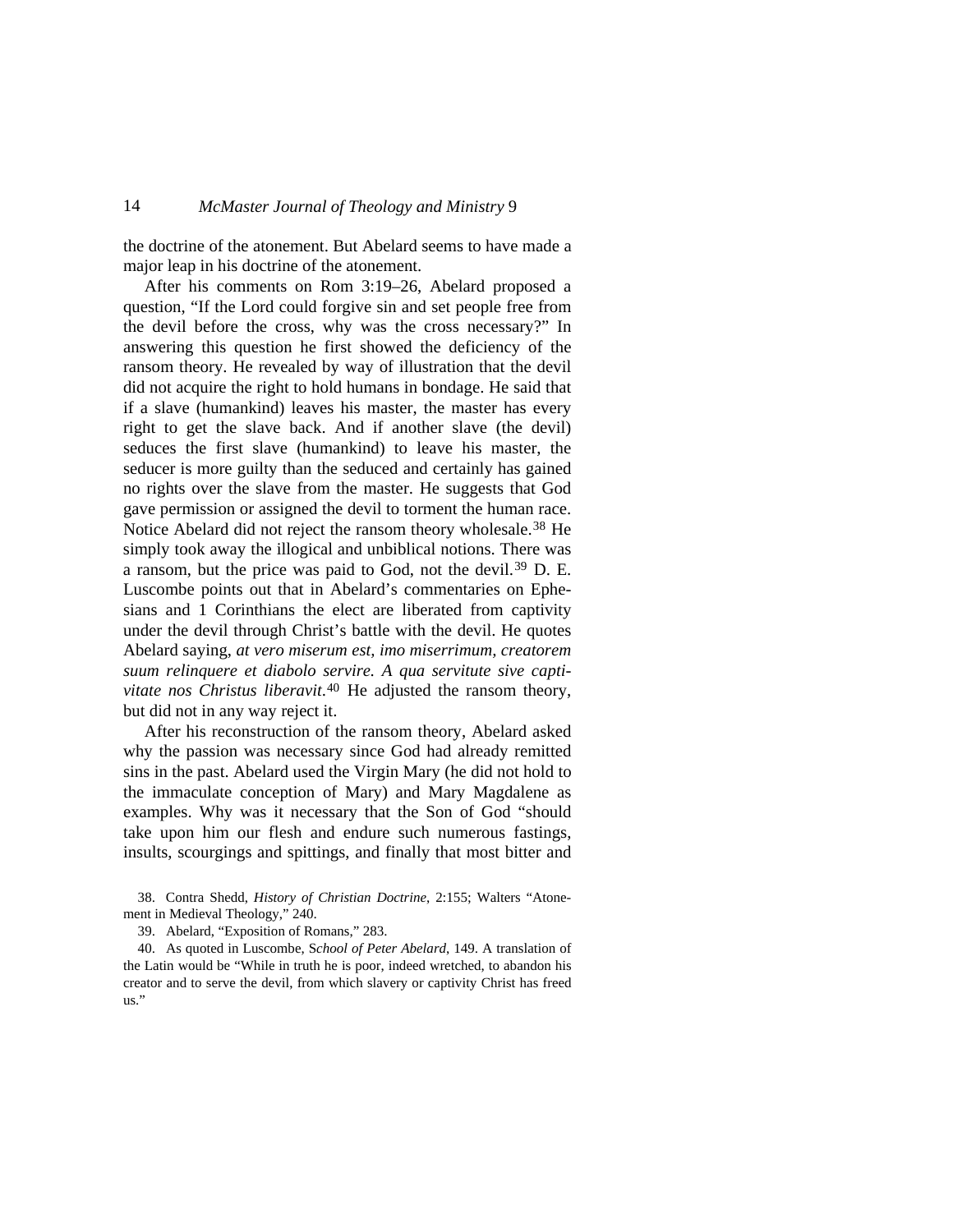disgraceful death upon the cross, enduring even the cross of punishment with the wicked?"[41](#page-12-0) He then asked in similar fashion, "How did the death of his innocent Son so please God the Father that through it he should be reconciled to us—to us who by our sinful acts have done the very things for which our innocent Lord was put to death?"[42](#page-12-1) He gave the solution to these perplexing questions in the third part of this section on Romans 3. Before we get to his solution it is important to note the things Abelard brought up in the questions. He believed the cross was a punishment. Anselm never said that Christ was punished for humanity. He said either man can be punished or God can be satisfied through the death of Christ. There is a type of substitution seen in Anselm, but not penal substitution. Abelard embraced penal substitution in claiming Christ's death was a punishment. This idea of penal substitution would be expounded by the Reformers and is in agreement with Isaiah 53, which prophecies the death of the Messiah. Isaiah 53:4–6 declares:

Surely our griefs he himself bore, and our sorrows he carried; yet we ourselves esteemed him stricken, smitten of God, and afflicted. But he was pierced through for our transgressions, he was crushed for our iniquities; the chastening for our wellbeing fell upon him, and by his scourging we are healed. All of us like sheep have gone astray, each of us has turned to his own way; but the LORD has caused the iniquity of us all to fall on him. [NASB 1995]

It is clear Abelard referred to Isaiah 53 because he asked how the Father could be pleased by the death of his innocent son, referring to Isa 53:10: "But the LORD was pleased to crush him, putting him to grief." In his comments on Rom 4:25 Abelard said:

In two ways he is said to have died for our faults: first, because the faults for which he died were ours, and we committed the sins for which he bore the punishment; secondly, that by dying he might remove our sins, that is, the punishment of our sins, introducing us into paradise at the price of his own death, and might, by the display

- <span id="page-12-0"></span>41. Abelard, "Exposition of Romans," 282.
- <span id="page-12-1"></span>42. Abelard, "Exposition of Romans," 283.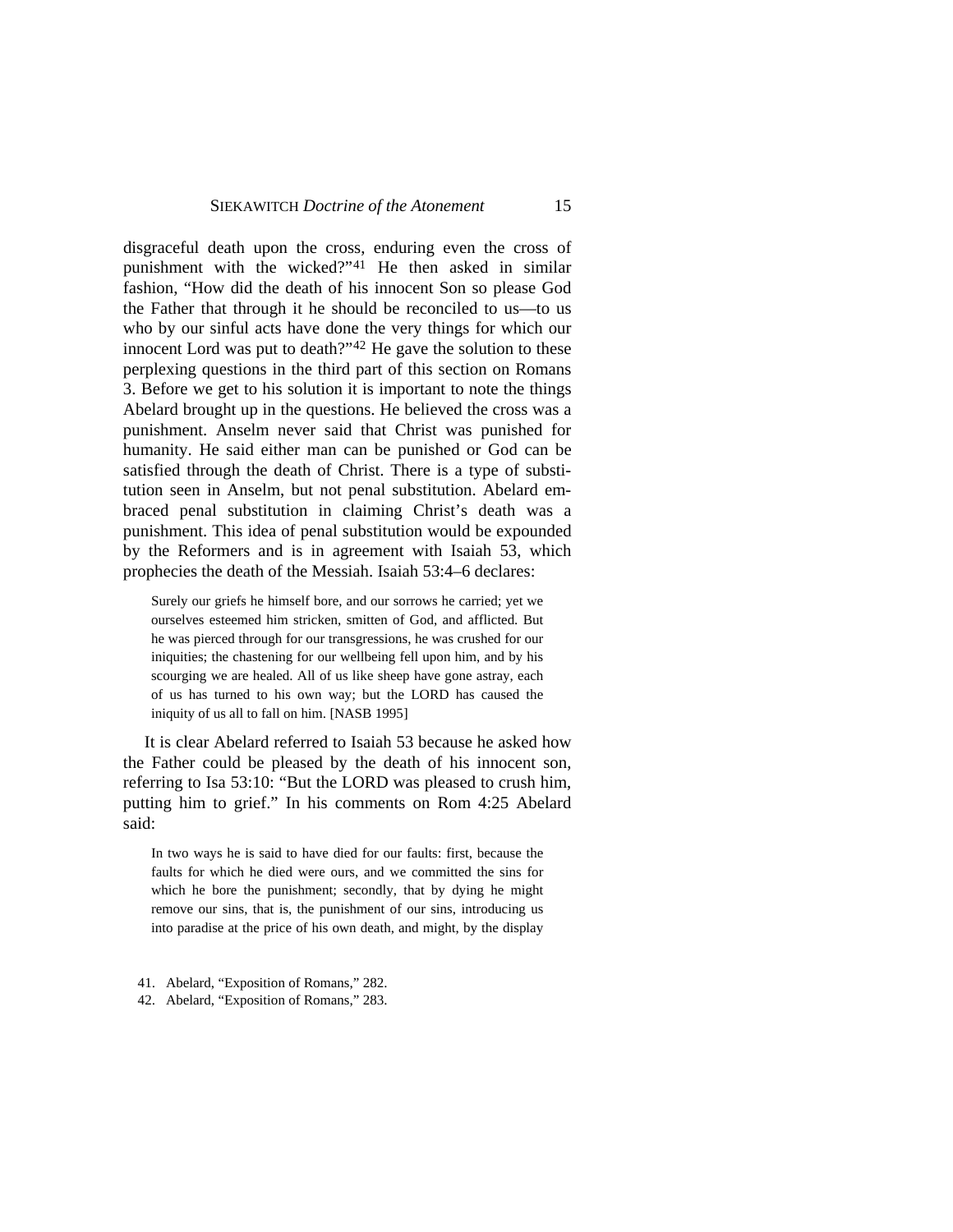of grace such that he himself said "Greater love no man hath," draw our minds away from the will to sin and enkindle in them the highest love of himself.<sup>[43](#page-13-0)</sup>

Abelard clearly taught a penal substitutionary atonement along with the revised ransom theory, union with Christ (notice the idea of reconciliation in the questions above), and his own contribution of the exemplarist theory.

The ultimate solution to the questions Abelard proposed reveals his emphasis concerning the atonement, that is, what he felt was the most important aspect of the atonement, not the sole motif to the exclusion of all others. He said that by the example of the incarnation and death of Christ we are in some way "bound" to him by love, "with the result that our hearts should be enkindled by such a gift of divine grace, and true charity should not now shrink from enduring anything for him."<sup>[44](#page-13-1)</sup> He went on to say that our redemption, which he also called a "deeper affection in us," causes us to be a "greater lover of the Lord," "frees us from slavery to sin" and "wins for us the true liberty of sons of God."[45](#page-13-2) It is clear that Abelard saw sanctification as a part of the benefits of the cross, in fact, the most important benefit.

Abelard finished his commentary on this section by discussing the final verse, Rom 3:27. In this section he discussed the importance of the sacraments. Can one be saved without baptism? His answer was yes, if 1) the person was uninformed about baptism, and 2) the person purely loved God. Fairweather comments in a footnote, "Abailard's general outlook keeps him from understanding the full significance of the sacraments as means of grace."[46](#page-13-3) In this final section Abelard seemed to say that the appropriation of God's grace is not so much through the sacraments, but rather through faith, which produces love and includes repentance.

- <span id="page-13-0"></span>43. As quoted in Quinn, "Abelard on Atonement," 290.
- <span id="page-13-1"></span>44. Abelard, "Exposition of Romans," 283.
- <span id="page-13-2"></span>45. Abelard, "Exposition of Romans," 284.
- <span id="page-13-3"></span>46. Abelard, "Exposition of Romans," 287.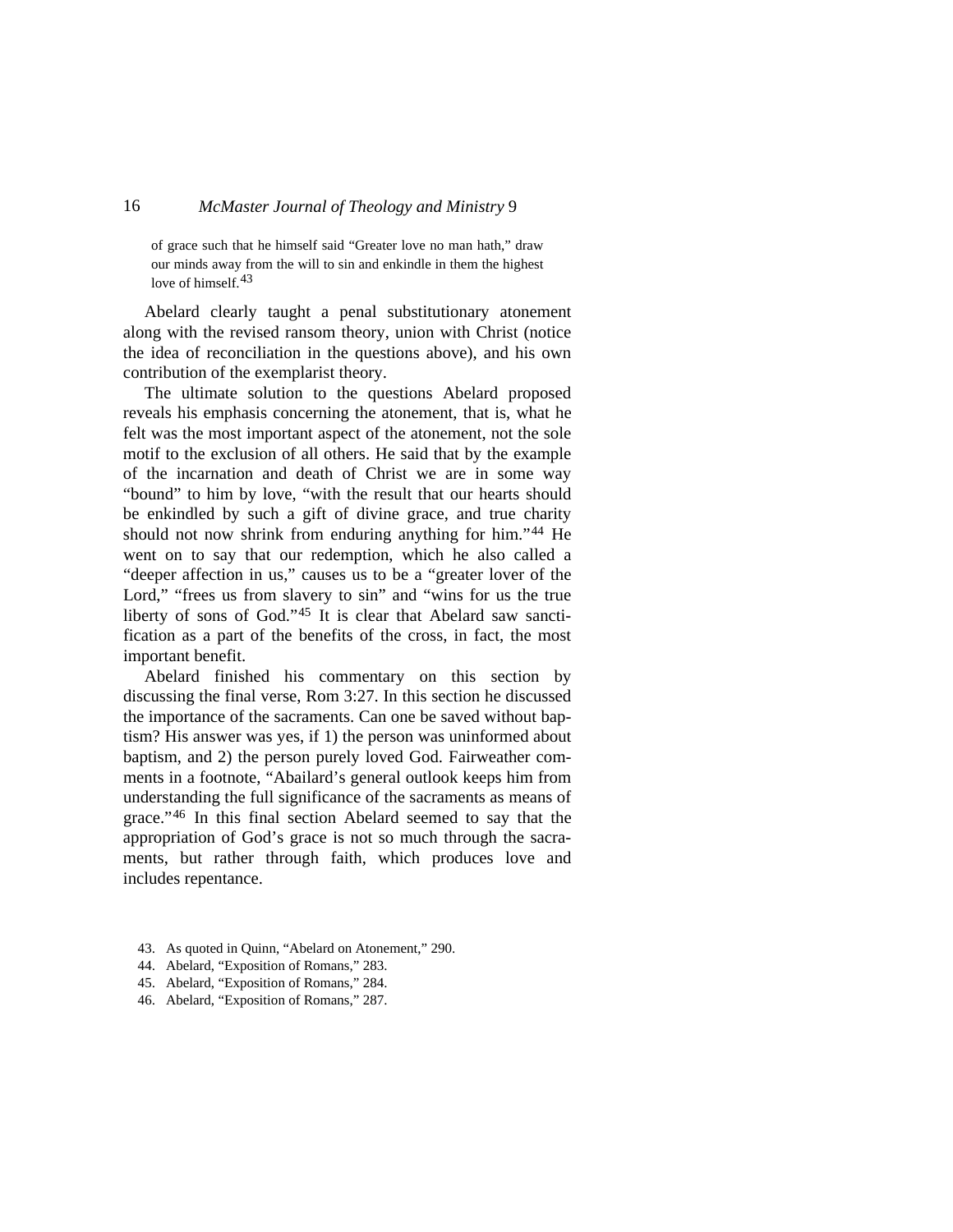#### SIEKAWITCH *Doctrine of the Atonement* 17

Abelard held to several theories of the atonement. He was not completely clear on the intricacies, but seemed to embrace a penal substitutionary version of satisfaction along with an imparted righteousness or sanctification. His unique contribution, the exemplarist theory, had an objective and subjective component. Objectively he believed God's love was imparted to the soul when faith was expressed. His understanding of "impartation" seemed to include the idea of imputation, though he never used this terminology. Subjectively the believer would see the love of Christ in a new way, which compelled him or her to live out this love that was imparted. He held to a mystical union or reconciliation that somehow infuses God's love and encourages love to grow in the believer's heart. He also accepted the ransom theory, in which Christ's death defeated the devil and freed the believer from the slavery of sin.

The only deficiency in Abelard's theory of the atonement was his lack of separating justification from sanctification. His appropriation was not bogged down with the sacraments, but rather elevated faith (though he did not reject a place for the sacraments). One might complain that his emphasis should have been on satisfaction rather than the subjective element of an exemplarist theory of atonement. But is this true? What is the chief end of humanity? It is to glorify God and enjoy him forever together with the rest of the body of Christ. Anselm's satisfaction theory is really an essential means to this end, not the end itself. Abelard's view seems to come closer to the end. He says, "Yet everyone becomes more righteous—by which we mean a greater lover of the Lord—after the Passion of Christ than before, since a realized gift inspires greater love than one which is only hoped for."[47](#page-14-0)

#### *Aquinas*

Aquinas brought in the full force of the scholastic method and presented the most thorough understanding of the atonement. His theory can be described as eclectic, though he did have his own

<span id="page-14-0"></span>47. Abelard, "Exposition of Romans," 284.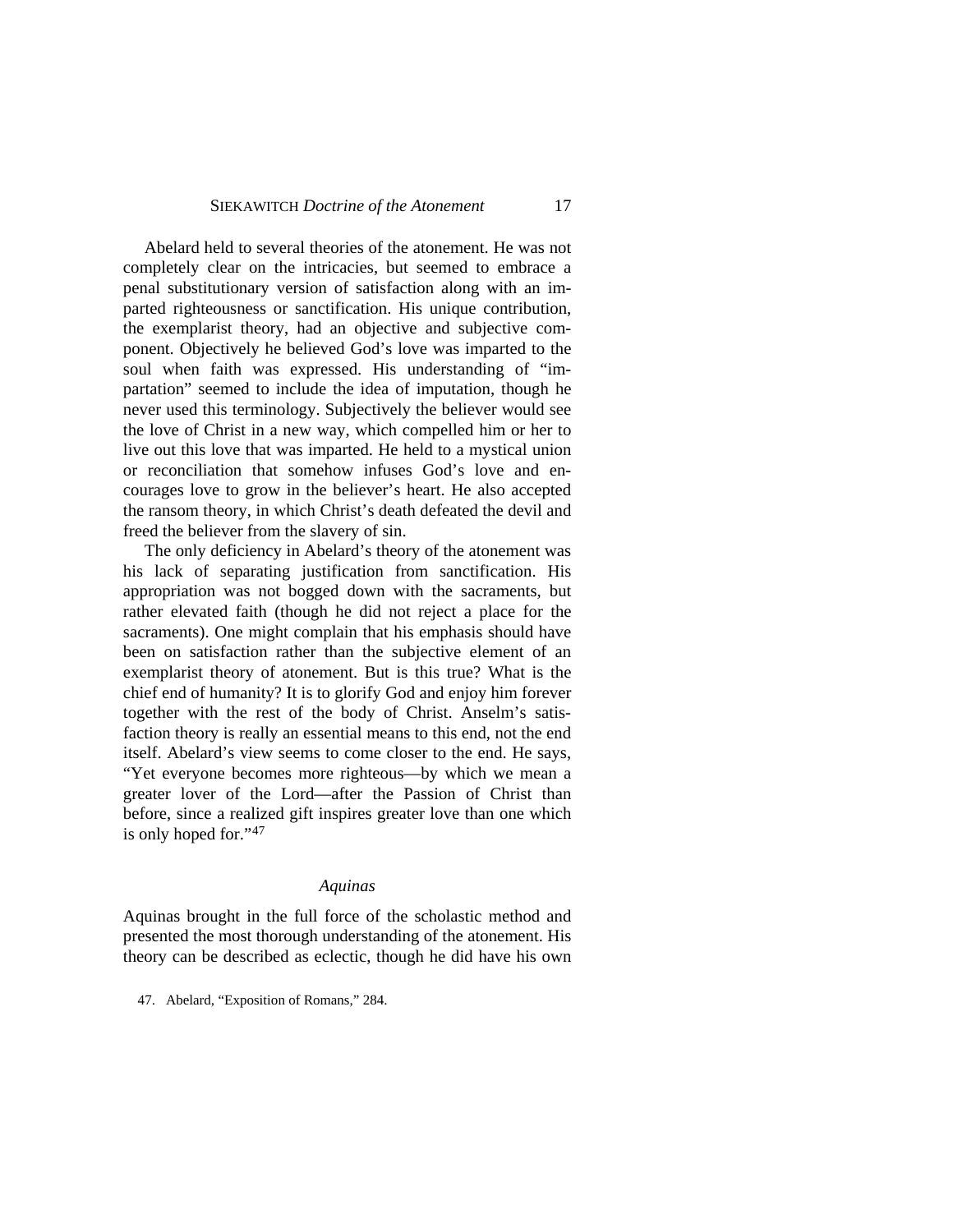contributions. He embraced a revised ransom theory and borrowed from both Anselm and Abelard. He contributed the most exhaustive understanding of the means of appropriating the benefits of the atonement. His view was more thorough than those previously discussed, but, it was also the most confusing. It had serious deficiencies as well. First, Aquinas's eclecticism will be discussed, and then his theory or system will be examined in a brief overview. Finally his elaborate means of appropriation will be explained and critiqued.

Unlike Anselm, <sup>[48](#page-15-0)</sup> Aquinas did not believe the Passion of Christ was the only way God could have provided redemption. If God wished to simply will people's forgiveness, he could have done so. But the most advantageous way for humans to be redeemed was by the cross. In explaining why, Aquinas revealed his eclecticism:

A means is the more appropriate for an end, as it brings together more assets towards the end. Now because man was set free through Christ's passion, many things having to do with man's salvation over and above liberation from sin also converged.

First, man could thus see how much God loved him, and so would be aroused to love him. In this the perfection of his salvation consists. Paul therefore writes, *God shows his love for us, in that while we were yet sinners, Christ died for us*.

Second, he gave us an example of obedience, humility, constancy, justice, and of other virtues which his passion revealed and which are necessary for man's salvation. Peter notes that *Christ has suffered for us, leaving you an example that you may follow in his footsteps*.

Third, by his passion, Christ not only freed man from sin, but merited for him the grace of justification, and the glory of beatitude as we shall see.

Fourth, man thus feels a greater obligation to refrain from sin as Paul says, *You were bought with a great price, so glorify and bear God in your body*.

Fifth, in this way a greater dignity accrues to man. Man had been overcome and deceived by the devil. But it is a man also who overcomes the devil. Man had merited death; a man by dying would

<span id="page-15-0"></span>48. Anselm seems to be more Biblical on this point.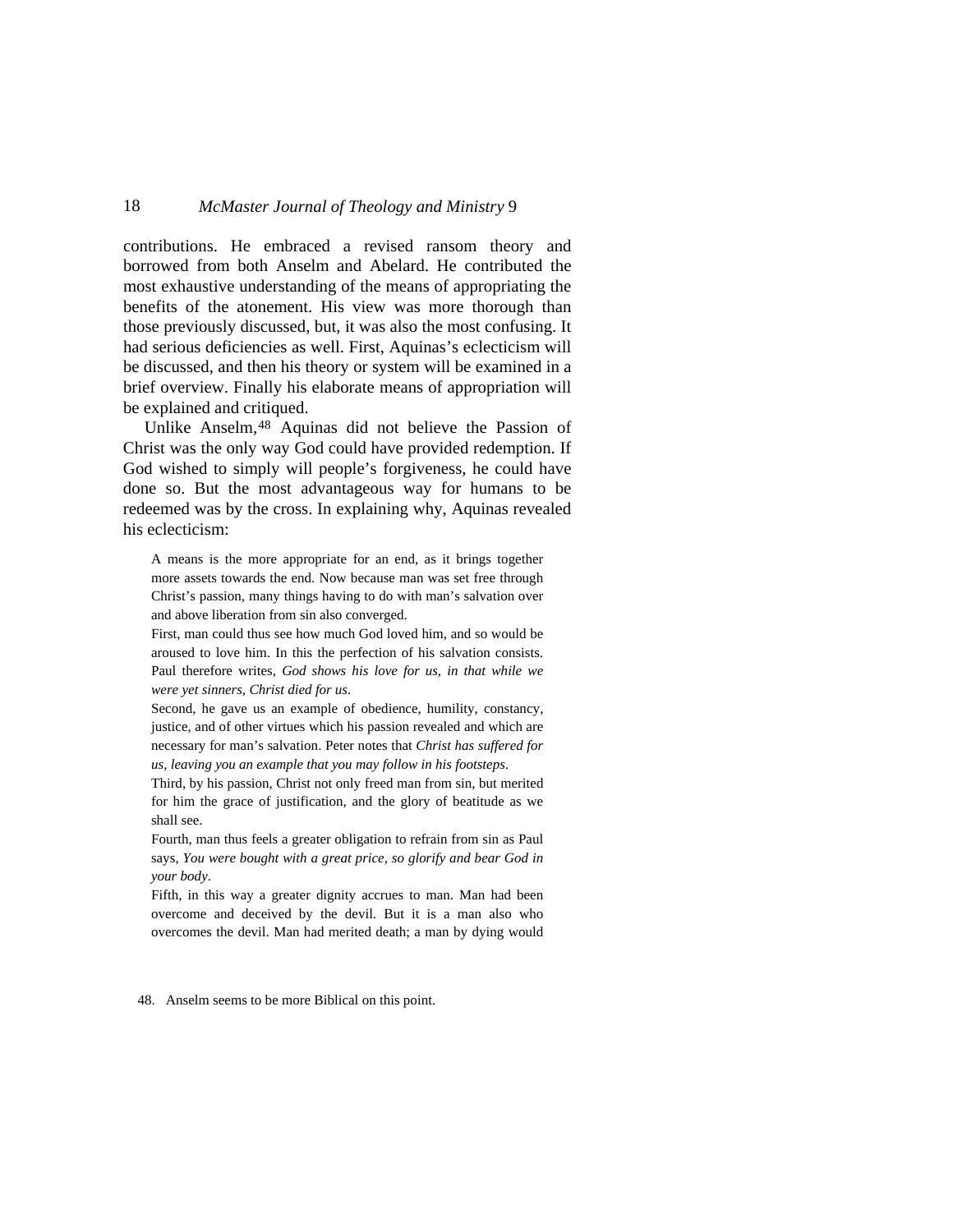conquer death. *Thanks be to God*, Paul writes, *who has given us the victory through our Lord Jesus Christ*.

It was therefore better for us to have been delivered by Christ's passion than by God's will alone.[49](#page-16-0)

In this lengthy passage the ransom theory can be seen in the first and last passages. People are liberated from their sin; the devil is overcome; death is conquered; and victory is won through the death of Christ. Abelard's influence can be seen in the exemplary theory here promoted in the second and third paragraphs. The example of Christ's love moves people to love God. Christ's passion also revealed an example of obedience, humility, etc. for men and women to follow. Finally Anselm's influence can be seen in the satisfaction theory promoted in the fourth paragraph. Christ merited justification and the ultimate end of seeing God in heaven.

Aquinas presented a series of questions with potential answers both pro and con, and finally presented his own view. It will be helpful to divide up his thoughts into the categories given above: ransom, example, and satisfaction. Like Anselm and Abelard he did not reject the ransom theory; he simply modified it. Though the devil did not gain a right over humans by tempting them into sin, God delivered humanity into the bondage of Satan as well as sin. Aquinas was careful to point out that this deliverance over to Satan was by God's permission, because "the devil was not so strong that he could harm men without God's permission."[50](#page-16-1) Christ's death defeated the devil by "overthrowing the pride of the devil" through "the lowliness of his passion."[51](#page-16-2) Christ then paid the ransom price to God, making it possible for people to be set free. When Christ's passion is applied to one's life through faith, love, and the sacraments, a person can "protect himself against the assaults of the enemy and escape eternal ruin and death."[52](#page-16-3) Aquinas, like all of the medieval theologians for that matter, was not clear as to what this

- <span id="page-16-0"></span>49. Aquinas, *Summa Theologiae*, 3a. 46,3.
- <span id="page-16-1"></span>50. Aquinas, *Summa Theologiae*, 3a. 49,2.
- <span id="page-16-2"></span>51. Aquinas, *Summa Theologiae*, 3a. 46,4.
- <span id="page-16-3"></span>52. Aquinas, *Summa Theologiae*, 3a. 49,2.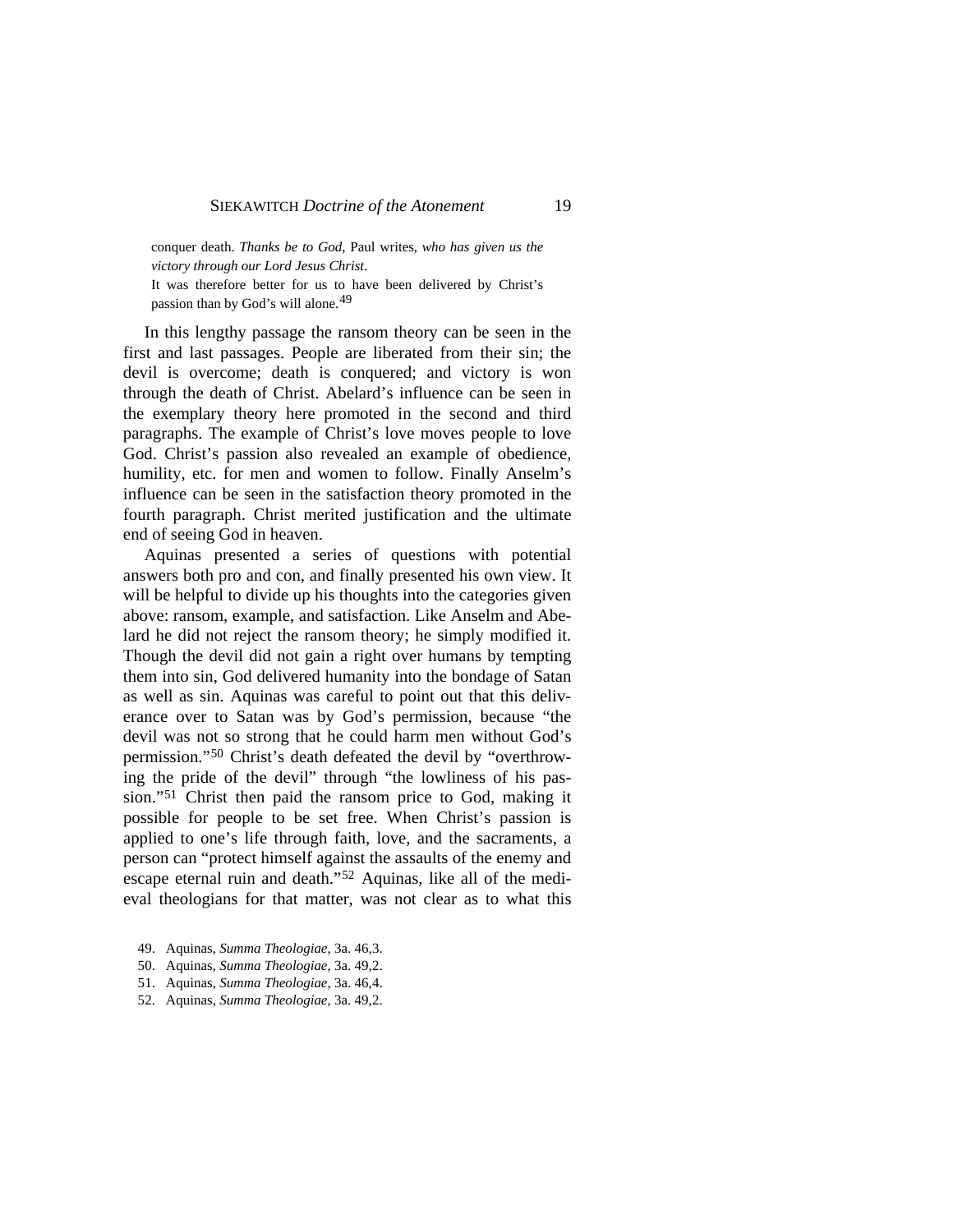protection entailed. It seems to be more than simply protection from hell. It does seem to at least include protection from being deceived by the devil, "even in the time of Antichrist."[53](#page-17-0) However this protection against deception is not automatic and can be neglected.

Aquinas also embraced the subjective aspect of Abelard's exemplary theory. Christ's passion "stimulates love."<sup>[54](#page-17-1)</sup> Aquinas's favorite, or at least most-quoted, verse in regard to Christ's example was Rom 5:8, "But God demonstrates his own love toward us, in that while we were yet sinners, Christ died for us." Abelard's most quoted verse in regards to the exemplarist theory was John 15:13, "Greater love has no one than this, that one lay down his life for his friends." Another verse used by Aquinas was 1 Pet 2:21, "For you have been called for this purpose, since Christ also suffered for you, leaving you an example for you to follow in his steps." Aquinas described the pain and suffering Christ experienced in some detail, and divided it into two types of pain: sensible pain which is derived from bodily injury, and inner pain. Death by crucifixion is very excruciating. The nails pierced the hands and feet at junctures where highly sensitive nerve endings are located. Death did not come quickly.[55](#page-17-2) The inner agony came from all the sins of mankind being placed on Jesus. Isaiah 53:11 says, "As a result of the anguish of his soul, he will see it and be satisfied; by his knowledge the Righteous One, my Servant, will justify the many, as he will bear their iniquities."

Aquinas referred to Ps 22:2, which, because of the context of Ps 22:1, may be a reference to Christ's experience of being forsaken by God while on the cross. Ps 22:1–2 expresses the suffering of David and is a prophecy of the torture of Christ: "My God, my God, why have you forsaken me? Far from my deliverance are the words of my groaning. O my God, I cry by

54. Aquinas, *Summa Theologiae*, 3a. 49,1.

<span id="page-17-2"></span><span id="page-17-1"></span><span id="page-17-0"></span>55. Also, though Aquinas did not mention it, asphyxiation took place because the only way of relief was to push up on the nail through the feet in order to breathe.

<sup>53.</sup> Aquinas, *Summa Theologiae*, 3a. 49,2.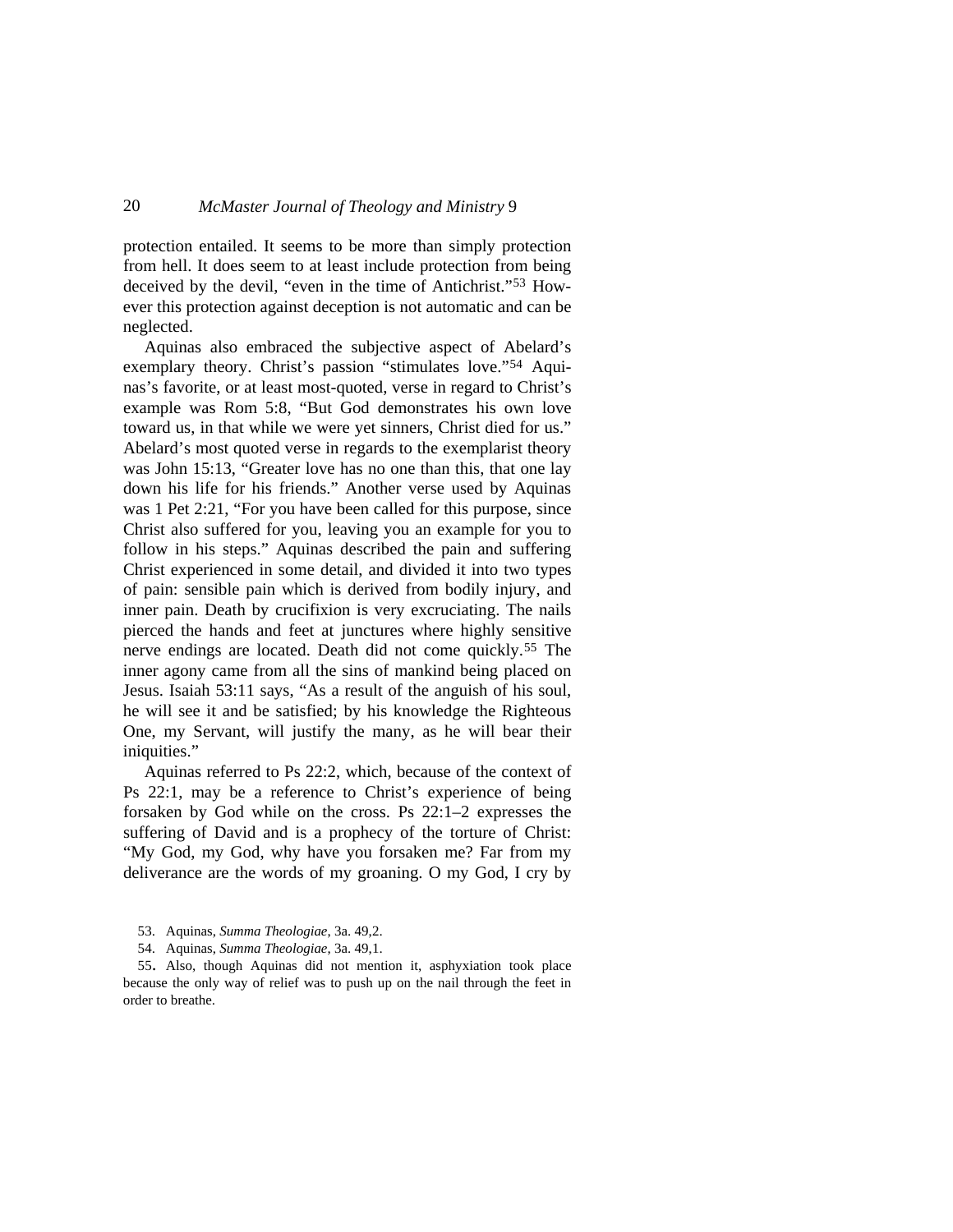day, but you do not answer; and by night, but I have no rest." Jesus quoted v. 1 while on the cross in Mark 15:34. Next, Aquinas declared that Christ suffered maximum pain, greater than what a normal human would suffer. He claimed that Christ's body was made in such a way that his sense of touch was more acute than that of other people. The intensity of his sadness was also greater because of his purity. The depth of what Christ went through in his passion stimulates love from his people.

Finally Aquinas saw the death of Christ as a satisfaction of God's justice. He said:

Christ's passion delivered us from the debt of punishment in two ways. First of all, directly, for the passion of Christ was adequate, and more than adequate, to satisfy for the sins of all mankind. Once sufficient satisfaction has been made, the debt of punishment ceases. Second, indirectly, for Christ's passion is the cause of the forgiveness of sin, and sin is the basis for the debt of punishment.[56](#page-18-0)

Like Abelard, Aquinas held to a penal substitutionary satisfaction.[57](#page-18-1) Adam sinned and became God's enemy under God's wrath.[58](#page-18-2) Romans 5:9–10 states:

Much more then, having now been justified by his blood, we shall be saved from the wrath of God through him. For if while we were enemies we were reconciled to God through the death of his Son, much more, having been reconciled, we shall be saved by his life.

God hates both sin and sinners; therefore he must punish sin. Christ's passion removes sin and appeases God as a "most acceptable sacrifice to God."[59](#page-18-3) Christ becomes a substitute for humans. Aquinas said that Christ died so that by "bearing the penalty we owed, he might free us from the sentence of death, in the way that anyone would be freed from a penalty he owed if another person undertook the penalty for him."[60](#page-18-4) Christ's death

56. Aquinas, *Summa Theologiae*, 3a. 49,3.

<span id="page-18-3"></span><span id="page-18-2"></span><span id="page-18-1"></span><span id="page-18-0"></span>57. Contra Stump, "Atonement according to Aquinas," 64–72, who claims that Aquinas did not hold to a penal or a substitutionary atonement.

58. Aquinas, *Summa Theologiae*, 3a. 49,4.

59. Aquinas, *Summa Theologiae*, 3a. 49,4.

<span id="page-18-4"></span>60. Stump, "Atonement according to Aquinas," 65.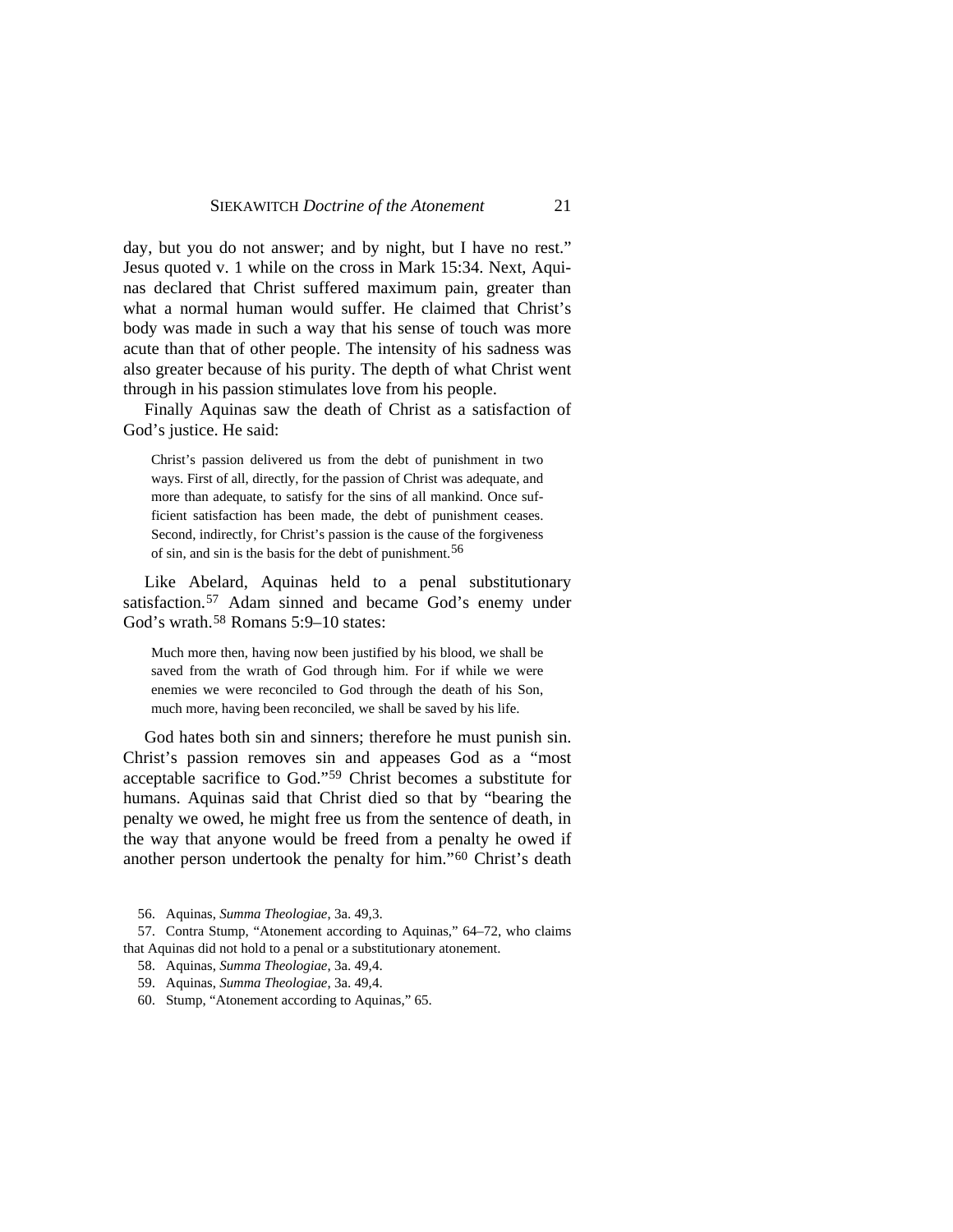reconciles people to God, making them one with God.<sup>[61](#page-19-0)</sup> Ephesians 2:13 says, "But now in Christ Jesus you who formerly were far off have been brought near by the blood of Christ." Both Aquinas and Abelard used far more Scripture than Anselm in discussing their beliefs.

Aquinas believed that the extent of Christ's death was potentially universal. One might ask how one man's death could be sufficient for all the sins of the world. Aquinas answered by revealing the greatness of Christ. He said, "A man effectively atones for an offence when he offers to the one who has been offended something which he accepts as matching or outweighing the former offence."[62](#page-19-1) Christ's sacrifice outweighs all the sins of the world because his love was so great a love, the life he laid down was of magnanimous dignity (that of both God and man), and the pain he suffered was so extensive. Christ's passion was not only sufficient; it was a "superabundant atonement for the sins of mankind."[63](#page-19-2) First John 2:2 says, "He himself is the propitiation for our sins; and not for ours only, but also for those of the whole world." His death even covered the sins of those who killed him. Aquinas concludes, "The dignity of Christ's flesh should not be reckoned merely from the nature of flesh, but according to the person who assumed it; it was, in fact, the flesh of God, and on this account, of infinite value."[64](#page-19-3)

In his thoroughness, Aquinas gives the fullest expression of how one appropriates the benefits of the atonement. Christ's passion has to be applied before it is efficacious. "This is done [Christ's passion applied] by baptism and penance and the other sacraments, which derive their power from the passion of Christ."[65](#page-19-4) Faith is also necessary, not a dead faith that can tolerate sin, but a "faith that is vivified by love."[66](#page-19-5) The only passage of Scripture he quoted in this section was Rom 3:25, which brings in faith, but says nothing about sacraments: "Whom God

- <span id="page-19-0"></span>61. Aquinas, *Summa Theologiae*, 3a. 48,3.
- <span id="page-19-1"></span>62. Aquinas, *Summa Theologiae*, 3a. 48,2.
- <span id="page-19-2"></span>63. Aquinas, *Summa Theologiae*, 3a. 48,2.
- <span id="page-19-3"></span>64. Aquinas, *Summa Theologiae*, 3a. 48,2.
- <span id="page-19-4"></span>65. Aquinas, *Summa Theologiae*, 3a. 49,1.
- <span id="page-19-5"></span>66. Aquinas, *Summa Theologiae*, 3a. 49,1.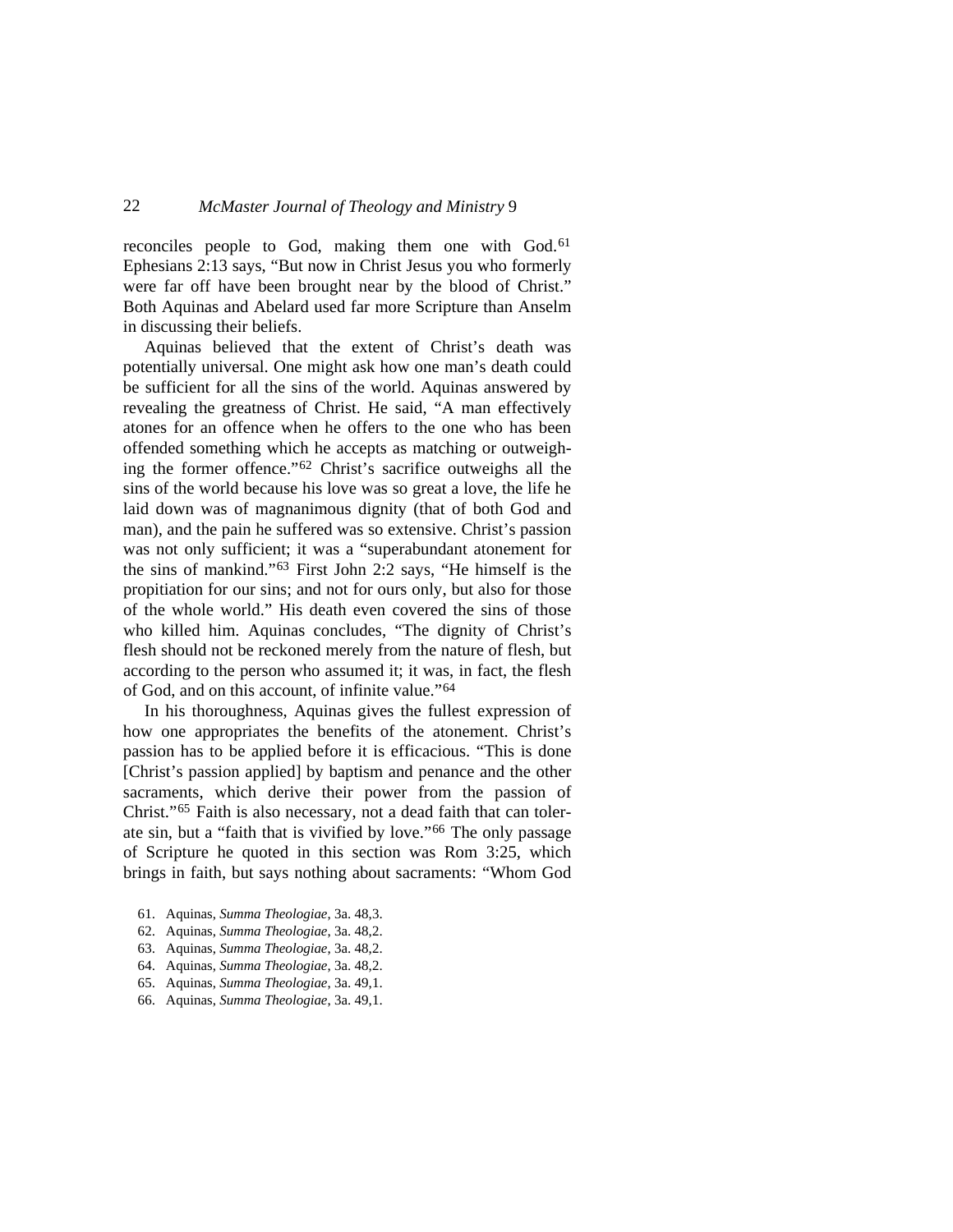displayed publicly as a propitiation in his blood through faith." Later he said we must apply the benefit "through faith and love and the sacraments of faith."[67](#page-20-0) In another place he made the same statement: "Provided we share in his passion by faith, love, and the sacraments of faith."[68](#page-20-1) By "love" he seems to mean good works. He said in the same context, "By the performance of good works, the patriarchs merited entry into the heavenly kingdom through faith in Christ's passion."[69](#page-20-2)

At times he exalted baptism and the eucharist as the chief sacraments, because through them the power of Christ's passion is "conjoined to us."[70](#page-20-3) But at other times he seemed to exalt penance. Baptism takes care of all sins up to one's baptism, but it can only be applied once. Any sins committed after baptism must be satisfied through penance. He said, "It is therefore right that those who commit sin after baptism should be made to conform to the suffering Christ by experiencing some penalty or suffering in their own persons."<sup>[71](#page-20-4)</sup> This punishment is not equal to what the person deserves to pay because "Christ's satisfaction works along with it."[72](#page-20-5) Aquinas believed that penance was necessary for salvation, not absolutely (i.e. like grace and baptism), but "on a supposition" for those who are in sin:

It is necessary for the sinner's salvation that sin be taken away from him; which cannot be done without the sacrament of Penance, wherein the power of Christ's Passion operates through the priest's absolution and the acts of the penitent, who cooperates with grace unto the destruction of his sin.[73](#page-20-6)

Aquinas also believed in purgatory, where one is punished for those sins for which satisfaction was not made in this life.

The main deficiency in Aquinas' theory of atonement is his view of penance. Penance consists of contrition, confession, acts

- <span id="page-20-0"></span>67. Aquinas, *Summa Theologiae*, 3a. 49,3.
- <span id="page-20-1"></span>68. Aquinas, *Summa Theologiae*, 3a. 49,5.
- <span id="page-20-2"></span>69. Aquinas, *Summa Theologiae*, 3a. 49,5.
- <span id="page-20-3"></span>70. Aquinas, *Summa Theologiae*, 3a. 62,5.
- <span id="page-20-4"></span>71. Aquinas, *Summa Theologiae*, 3a. 49,3.
- <span id="page-20-5"></span>72. Aquinas, *Summa Theologiae*, 3a. 49,3.
- <span id="page-20-6"></span>73. Aquinas, *Summa Theologica* (New Advent), 3. 84,5.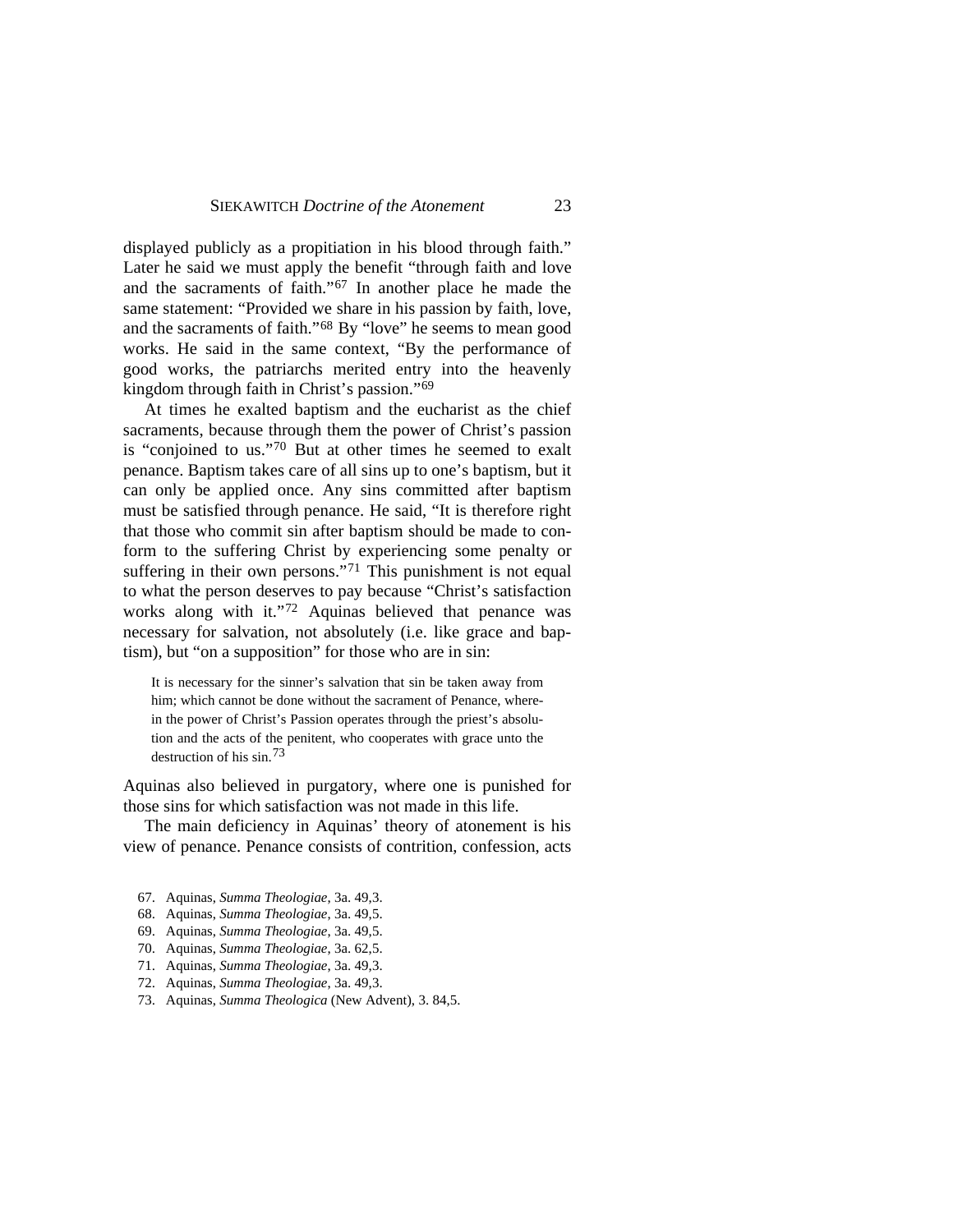of penance and absolution. In Tertullian's day, acts of penance included wearing sackcloth and ashes, fasting, self-humiliation, self-prostration, self-chastisement and self-torture. "Through the compensation of this penance, the Lord has determined to award pardon, to placate His wrath, and to 'expunge eternal punish-ments."<sup>[74](#page-21-0)</sup> In the thirteenth century and until the Reformation, acts of penance were more or less severe, but always considered to be punishment for sin.

Ronald Frost refers to Aquinas's view of grace as the "cooperative model of faith" in which Aquinas embraced a "progressive justification."[75](#page-21-1) Roger Olson says that accusations of semi-Pelagianism are unwarranted because of Aquinas's monergistic view of salvation.[76](#page-21-2) Aquinas was not Pelagian because he says people's works cooperate with God's grace, but it seems semi-Pelagianism is a warranted accusation because of Aquinas's view of penance.[77](#page-21-3) When penance is required for reconciliation with God, and a person's works of penance help bring satisfaction, then that person's works cooperate with God's grace to bring about salvation. This is semi-Pelagianism. However, a belief in monergism does not save a sinner, trust in Christ's work of atonement does.

It would appear that Aquinas's doctrine of the atonement did not substantially add anything to the previous views, except that he did bring more clarity to the concept of penal substitution, declaring that punishment was exacted on Christ in our behalf. Like Anselm and Abelard, he did not reject the contributions to the doctrine of the cross that had gone before, but he did explain in more detail what was latent in the other views as far as appropriation of the benefits of the cross are concerned. Unfortunately,

- 74. Strehle, "Extent of the Atonement," 7.
- 75. Frost, "Aristotle's Ethics," 229.
- 76. Olson, *Story of Christian Theology*, 347.

<span id="page-21-3"></span><span id="page-21-2"></span><span id="page-21-1"></span><span id="page-21-0"></span>77. Walters, "The Atonement in Medieval Theology," 262, correctly identifies the deficiency in both Anselm and Aquinas stating, "By leaving an opening, however, for the necessary appropriation of the atonement through the sacraments, Anselm's satisfaction theory—especially as it was elaborated by Aquinas and integrated into medieval piety—left people in a similar position of believing that they were required to add to the work of Christ."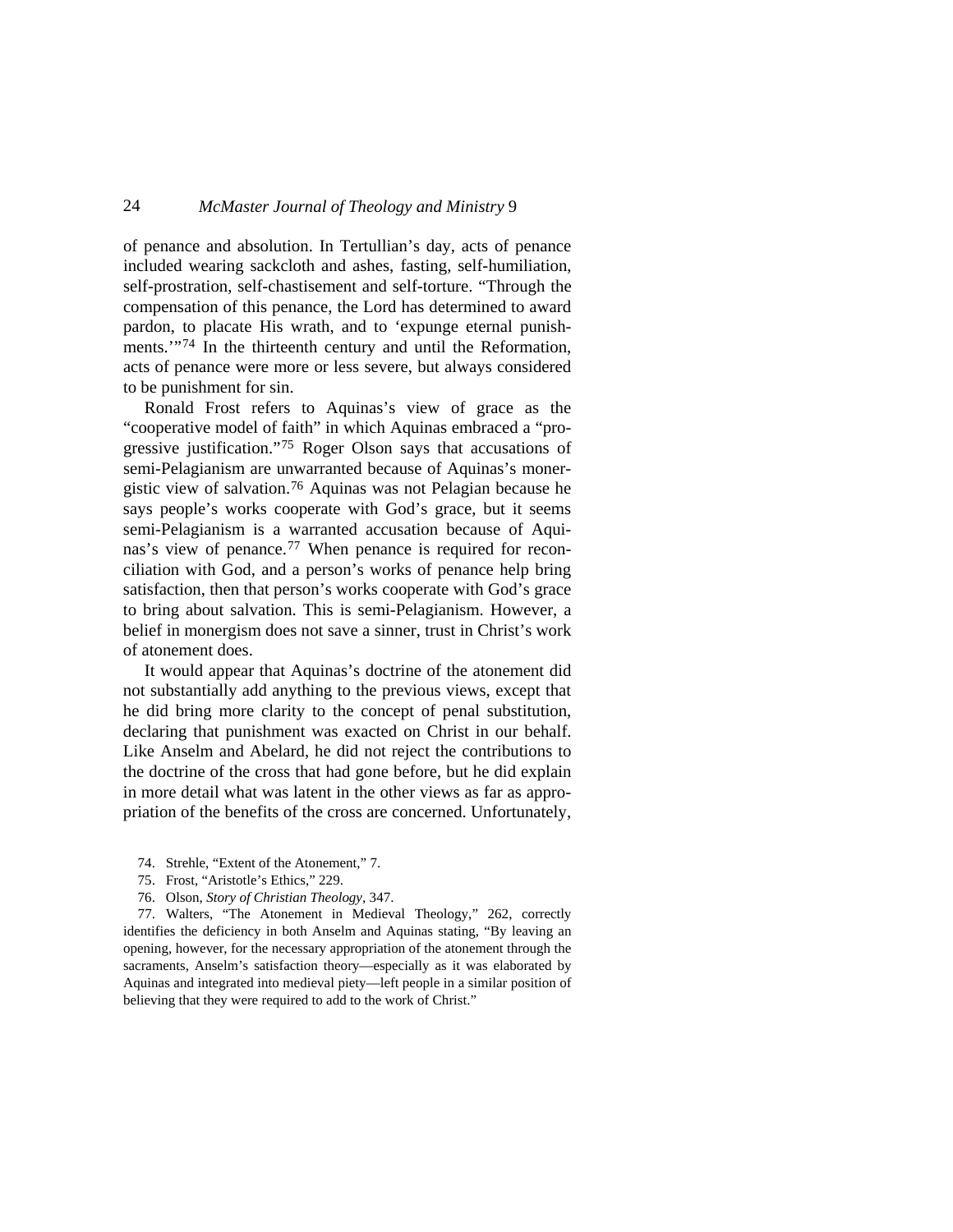his explanation led to a thorough merit-based system of penance; the Reformers would correct this.

#### *Conclusion*

An evolution of the doctrine of the atonement is evident in the late Middle Ages. Anselm, Abelard and Aquinas put substance and clarity that was missing in the first ten centuries into the doctrine of the atonement. Anselm was the first to critique the ransom theory, getting rid of the excesses that were a result of a lack of serious attention to this doctrine. He systematized the idea of satisfaction, where Christ's death is seen as a substitute for the sinner's punishment. Abelard contributed his exemplarist theory with both an objective and subjective component to it. Christ's death imparts God's love into the believer's heart and gives the believer an example to follow, which brings a change in the person's life. Aquinas synthesized the different theories and refined the understanding of how a person appropriates Christ's satisfaction through the sacraments.

There were no more major contributions to the doctrine of the atonement until the Reformation. Peter Lombard embraced much of Abelard's thought. Duns Scotus refined Aquinas' ideas of penance even further. But no major breakthrough came before Martin Luther and John Calvin. Luther and Calvin were heavily indebted to Anselm, Aquinas and, to a lesser extent, Abelard. They both held to the satisfaction theory with penal substitution. Luther emphasized the ransom theory and Calvin promoted the satisfaction theory, but they both rejected penance as a means of appropriating the work of the cross. With Luther and Calvin, justification and sanctification were finally separated. Salvation was by grace through faith in the finished work of Christ alone. Luther neglected sanctification somewhat but championed justification. Calvin saw sanctification as a benefit of the atonement, but not as identical with justification. The evolution of the doctrine of the atonement made great strides with Anselm, Abelard and Aquinas, especially revealing its multifaceted nature. The church today is greatly indebted to their efforts and those of the Reformers.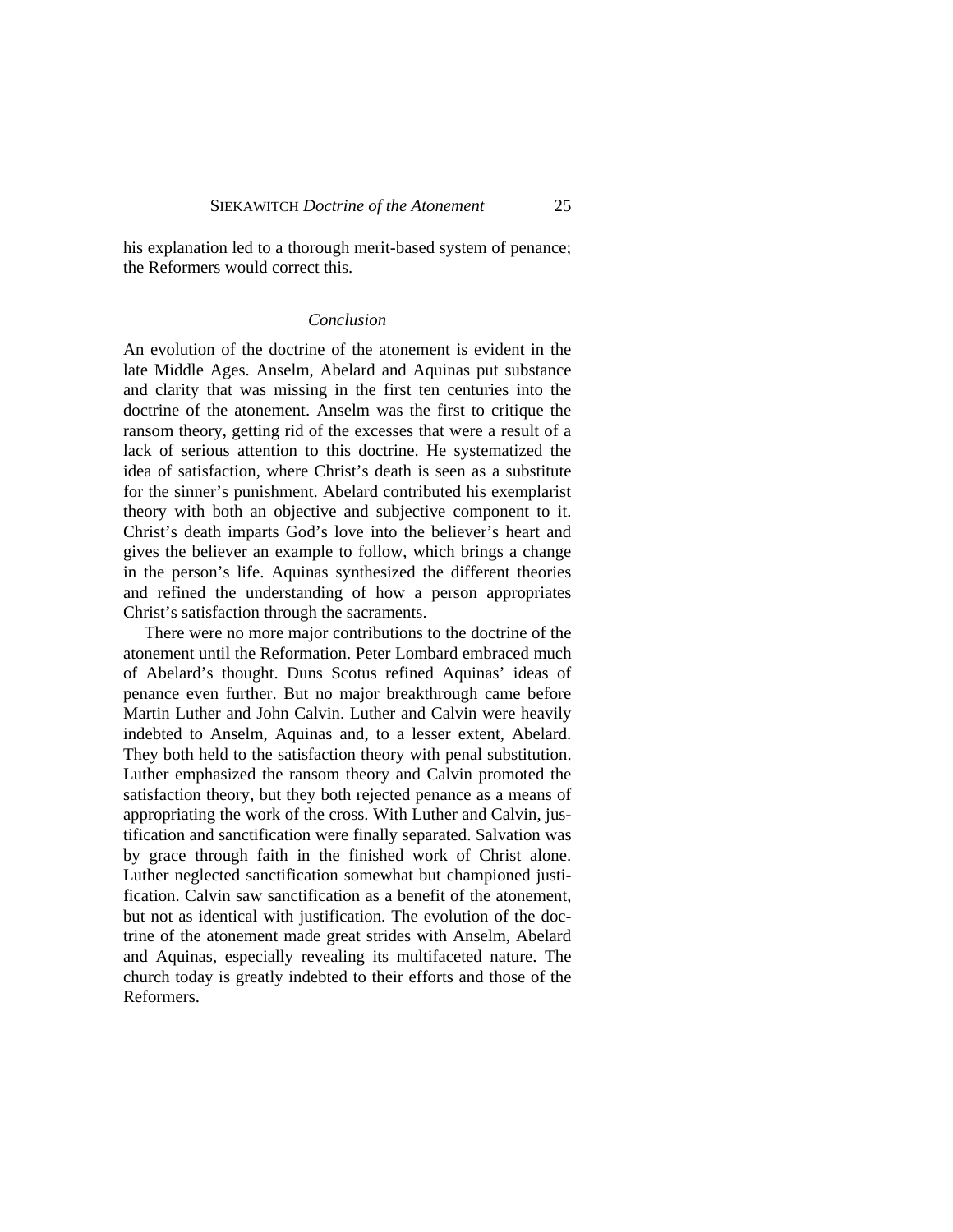Unfortunately, partially due to a misunderstanding of Anselm and Abelard, many have adopted a "single theory" view of the atonement.[78](#page-23-0) Liberals have reacted to the evangelical understanding of penal substitution and conservatives have reacted to the liberal understanding of the moral influence theory. Neither side seems to understand Abelard, who held to an exemplarist theory incorporating both objective and subjective aspects without rejecting the satisfaction theory or the ransom theory. Many in the Neo-orthodox camp either exalt the exemplarist theory or Aulen's perspective on the ransom theory, once again not realizing the rich, multi-dimensional nature of the cross. Any attempt to discard the ransom theory, exemplarist theory, or satisfaction theory, including its penal substitutionary aspect, would be a truncating of the rich doctrine of the atonement.

A few have advocated this multidimensional perspective concerning the doctrine of the atonement. Fisher Humphreys, in his book *The Death of Christ*, reveals that there are many models that explain the relationship of Christ's death and our experience of being forgiven.[79](#page-23-1) He says, "No single model can convey all the truth about the meaning of Christ's death."[80](#page-23-2) This fits our analysis so far, but then he goes on to say, "No model for speaking about God is universally understood."[81](#page-23-3) But if the models are based on Scripture, with explanation from competent teachers and the illumination of the Spirit, they should be capable of being understood universally. He seems to be appealing to a type of relativism due to the culturally bound nature of humanity. After making this initial analysis he goes on to advocate a single view he finds the most satisfactory, called the cruciform

<span id="page-23-0"></span>78. After rejecting Abelard because he was the first to introduce ideas embraced by the modern liberal theology of the cross "in opposition to the commercial theory of Anselm," Walvoord, "Person and Work of Christ: Part VIII," 303, says, "The only point of view which completely satisfies scriptures bearing on the death of Christ is the substitutional or penal concept of the atonement."

<span id="page-23-1"></span><sup>79.</sup> Humphreys, *Death of Christ*, 30.

<span id="page-23-2"></span><sup>80.</sup> Humphreys, *Death of Christ*, 30.

<span id="page-23-3"></span><sup>81.</sup> Humphreys, *Death of Christ*, 35.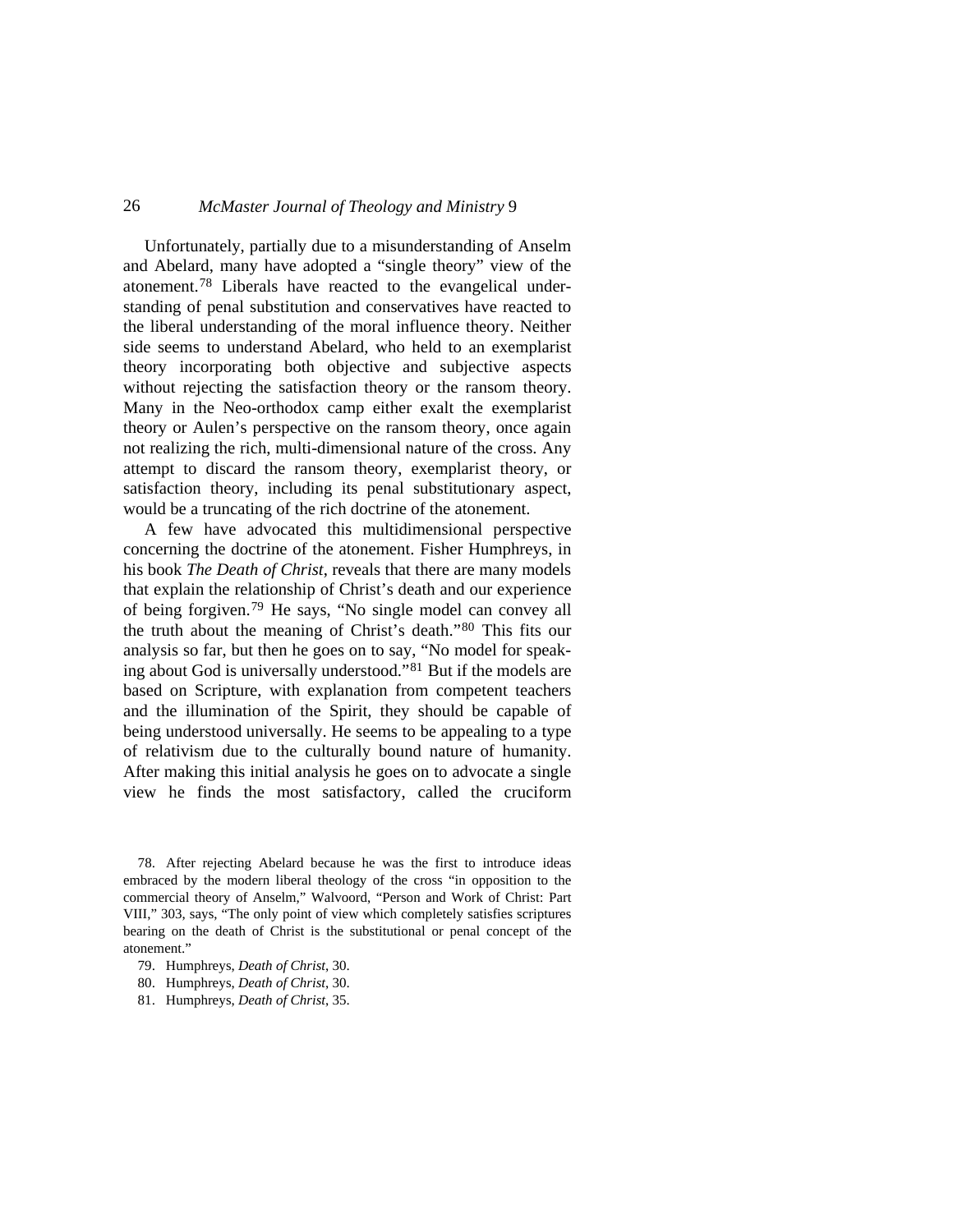forgiveness theory.[82](#page-24-0) Willem J. van Asselt makes a similar move by calling for "a multi-dimensional approach," but then advocating the superiority of one view over the others.[83](#page-24-1) He concludes his article by stating that the substitution model is more important than the "lower dimensions" because it offers "a more encompassing conceptual space."[84](#page-24-2) From a scriptural standpoint the ransom theory, substitution theory and moral influence theory (Abelard's presentation rather than the seriously pared liberal view) are equally necessary for our understanding of the phrase "Christ died for us." H. D. McDonald correctly states, "The atonement of the cross is, then, at once an act of God's holiness and his love."<sup>[85](#page-24-3)</sup> Any understanding of the atonement must bring out God's love, holiness and power. Abelard's objective presentation of the moral influence theory exalts God's love. Anselm's satisfaction theory, especially when the penal aspect is understood, elevates God's holiness.[86](#page-24-4) The ransom theory's focus on the defeat of Satan brings out God's power. Christ's death on the cross is multi-faceted and any attempt to downplay any of the facets does a disservice to the doctrine. The evolution of the doctrine must not be reversed.

### *Bibliography*

Abelard, Peter. "An Exposition of the Epistle to the Romans." In *A Scholastic Miscellany: Anselm to Ockham*, edited by Eugene Fairweather, 276–87. Philadelphia: Westminster Press, 1956.

<span id="page-24-1"></span><span id="page-24-0"></span>82. Humphreys, *Death of Christ*, 116–35. This view states that the pain the offended person suffers in being wronged is "the most important factor in his forgiveness of the wrongdoer."

- 83. Van Asselt, "Christ's Atonement," 52–67.
- 84. Van Asselt, "Christ's Atonement," 67.
- 85. McDonald, *Atonement*, 345.

<span id="page-24-4"></span><span id="page-24-3"></span><span id="page-24-2"></span>86. McDonald, *Atonement*, 347, says, "There is, then, a right and proper sense in which the atonement of the death of Christ must be regarded as penal. It cannot be otherwise, since the feeling is instinctively that only as sin's penalty is met can sin's guilt be removed."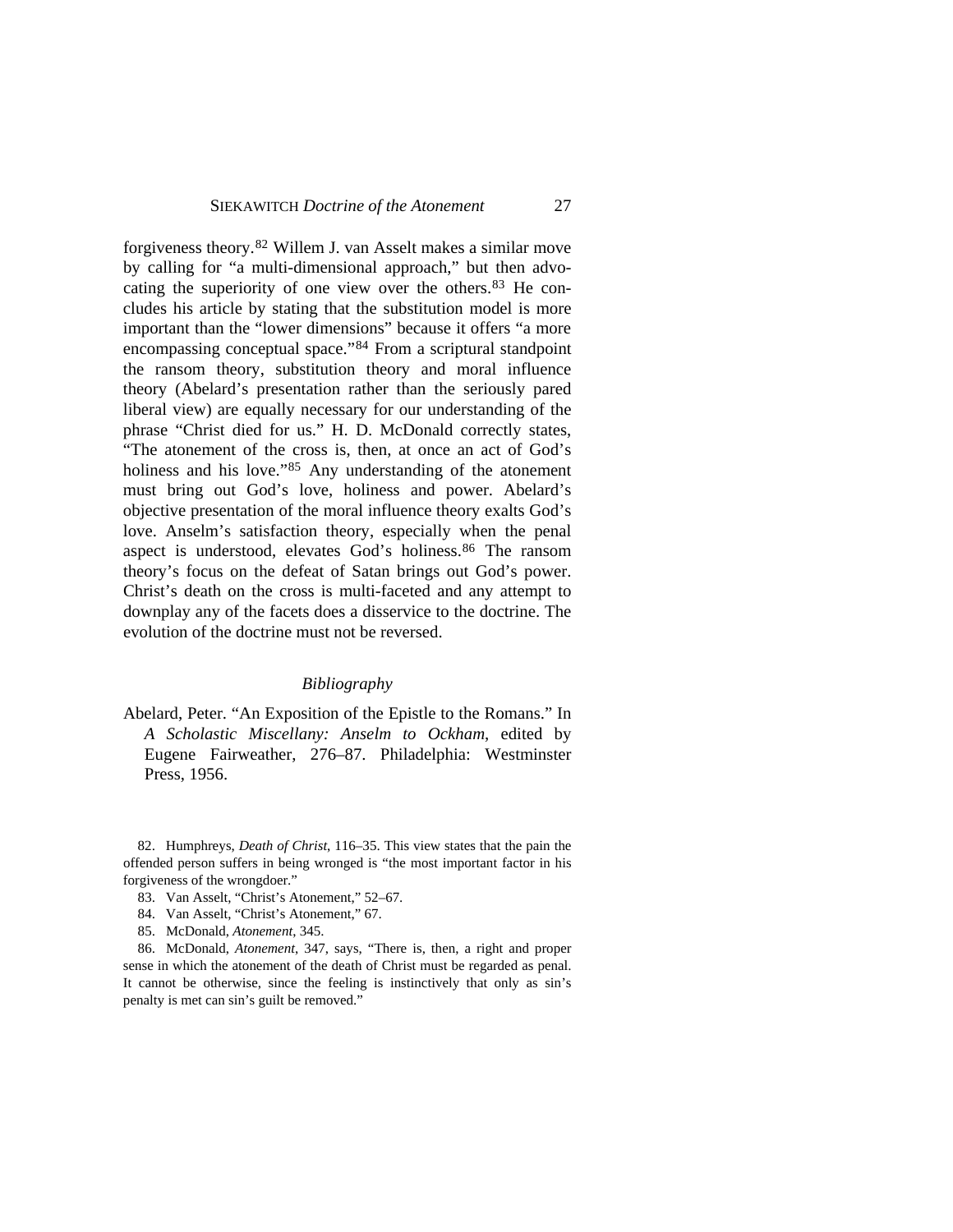- Anselm of Canterbury. *Why God Became Man*. Translated with introduction by Joseph Colleran. Albany: Magi Books, 1969.
- Anselm of Canterbury, *Why God Became Man*. In *A Scholastic Miscellay: Anselm to Ockham*, edited by Eugene Fairweather, 100–183. Philadelphia: Westminster Press, 1956.
- Aquinas, Thomas. *Summa Theologiae*. New York: Blackfriars, no date.
- Augustine of Hippo. "On the Trinity." In *A Select Library of the Nicene and Post-Nicene Fathers of the Christian Church*, edited by Philip Schaff, 3:13–228. Grand Rapids: Eerdmans, 1980.
- Aulen, Gustaf. *Christus Victor*. New York: Macmillan, 1966.
- Dilling, David. "The Atonement and Human Sacrifice." *Grace Journal* 5 (1964) 24–41.
- Frost, Ronald. "Aristotle's Ethics: The Real Reason for Luther's Reformation?" *Trinity Journal* 18 (Fall 1997) 223–41.
- Gustafson, David. "J. G. Princell and the Waldenstromian View of the Atonement." *Trinity Journal* 20 (Fall 1999) 191–214.
- Hannah, John. "Anselm on the Doctrine of Atonement." *BibSac*  135 (1978) 333–44.
- Humphreys, Fisher. *The Death of Christ*. Nashville: Broadman Press, 1978.
- Luscombe, D. E. *The School of Peter Abelard*. Cambridge: Cambridge University Press, 1969.
- McDonald, H. D. *The Atonement of the Death of Christ*. Grand Rapids: Baker, 1985.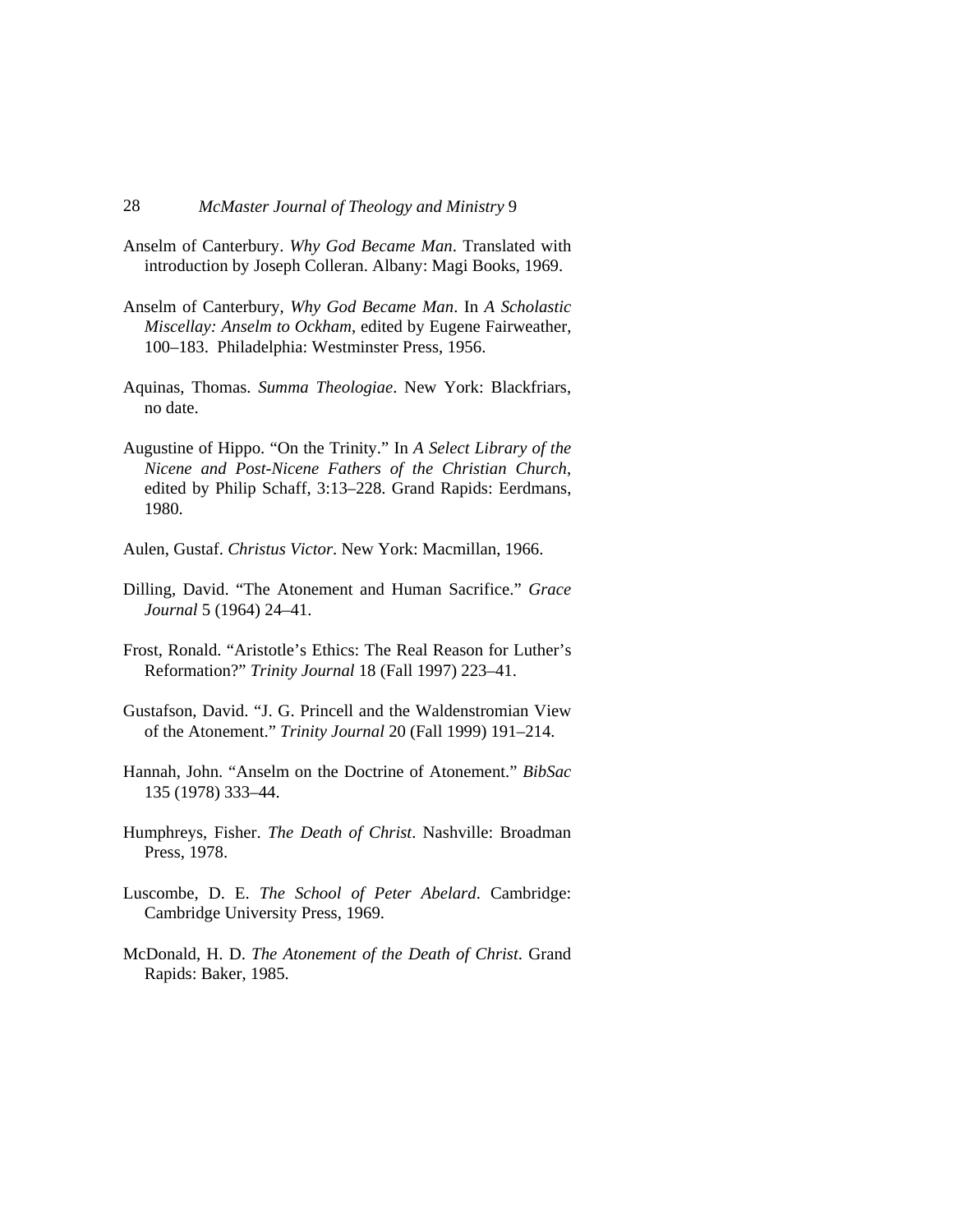- McGrath, Alister. "The Moral Theory of the Atonement: An Historical and Theological Critique." *Scottish Journal of Theology* 38 (1985) 205–20.
- Olson, Roger. *The Story of Christian Theology*. Downers Grove: InterVarsity Press, 1999.
- Oxenham, Henry. *The Catholic Doctrine of the Atonement*. London: Wm. H. Allen and Co., 1869.
- Quinn, Philip. "Abelard on Atonement." In *Reasoned Faith*, edited by Eleonore Stump, 282–300. Ithaca: Cornell University Press: 1993.
- Rashdall, Hastings. *The Idea of Atonement in Christian Theology*. London: Macmillan, 1919.
- Shedd, William G. T. *History of Christian Doctrine*. New York: Charles Scribner's Sons, 1889.
- Suggit, John. "Freedom To Be: Peter Abelard's Doctrine of the Atonement." *Journal of Theology for Southern Africa* 8 (1974) 31–37.
- Strehle, Stephen. "The Extent of the Atonement within the Theological Systems of the Sixteenth and Seventeenth Centuries." Th.D. diss., Dallas Theological Seminary, 1980.
- Stump, Eleonore. "Atonement according to Aquinas." In *Philosophy and the Christian Faith*, edited by Thomas V. Morris, 64–72. Notre Dame: University of Notre Dame Press, 1988.
- Sykes, S. W. (ed.) *Sacrifice and Redemption*. Cambridge: Cambridge University Press, 1991.
- Walters, Gwenfair M. "The Atonement in Medieval Theology." In *The Glory of the Atonement*, edited by Charles E. Hill and